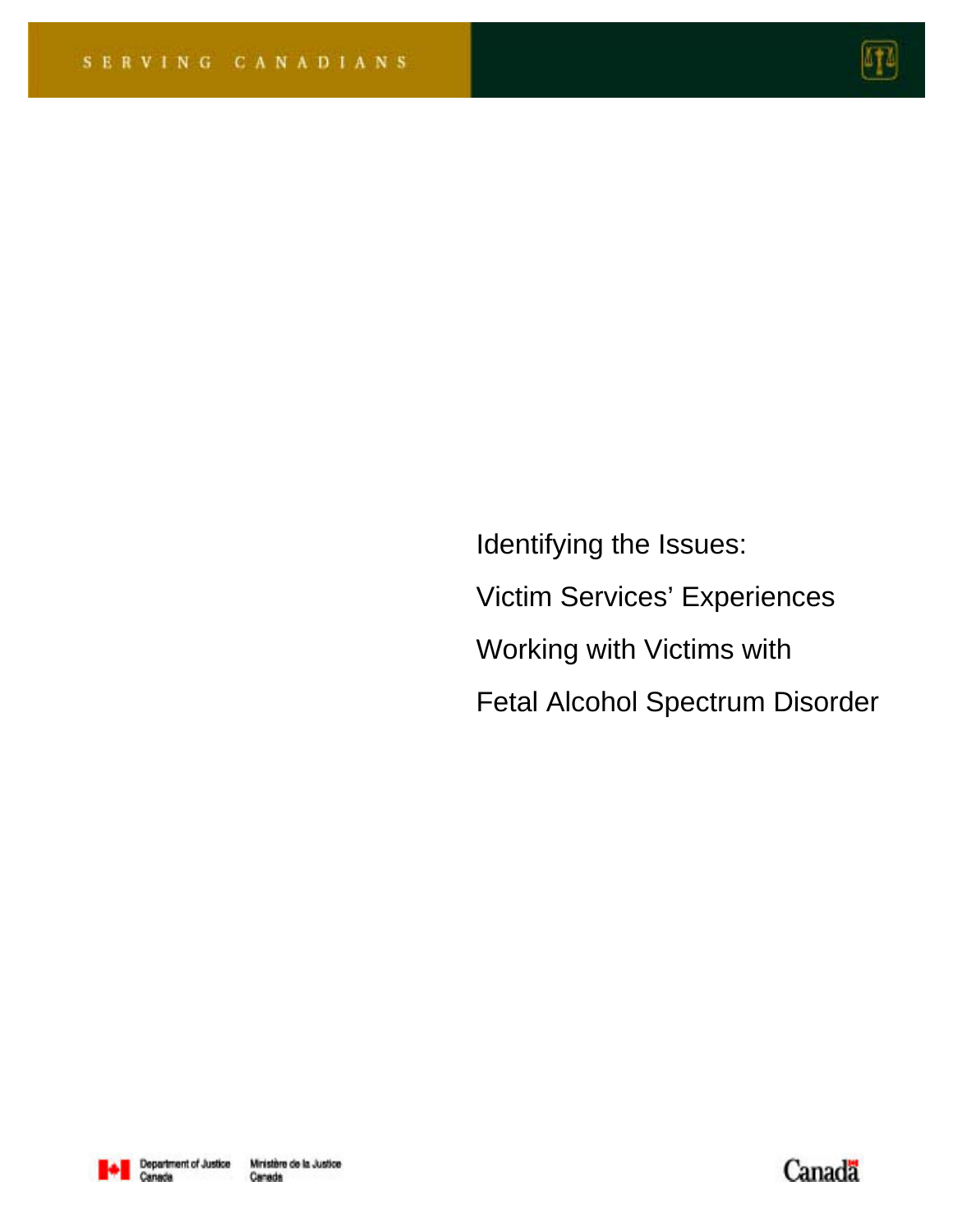# Identifying the Issues: Victim Services' Experiences Working with Victims with Fetal Alcohol Spectrum Disorder

Charlotte Fraser

Susan McDonald

*The views in this report are those of the authors and do not represent those of the Department of Justice or the government of Canada.*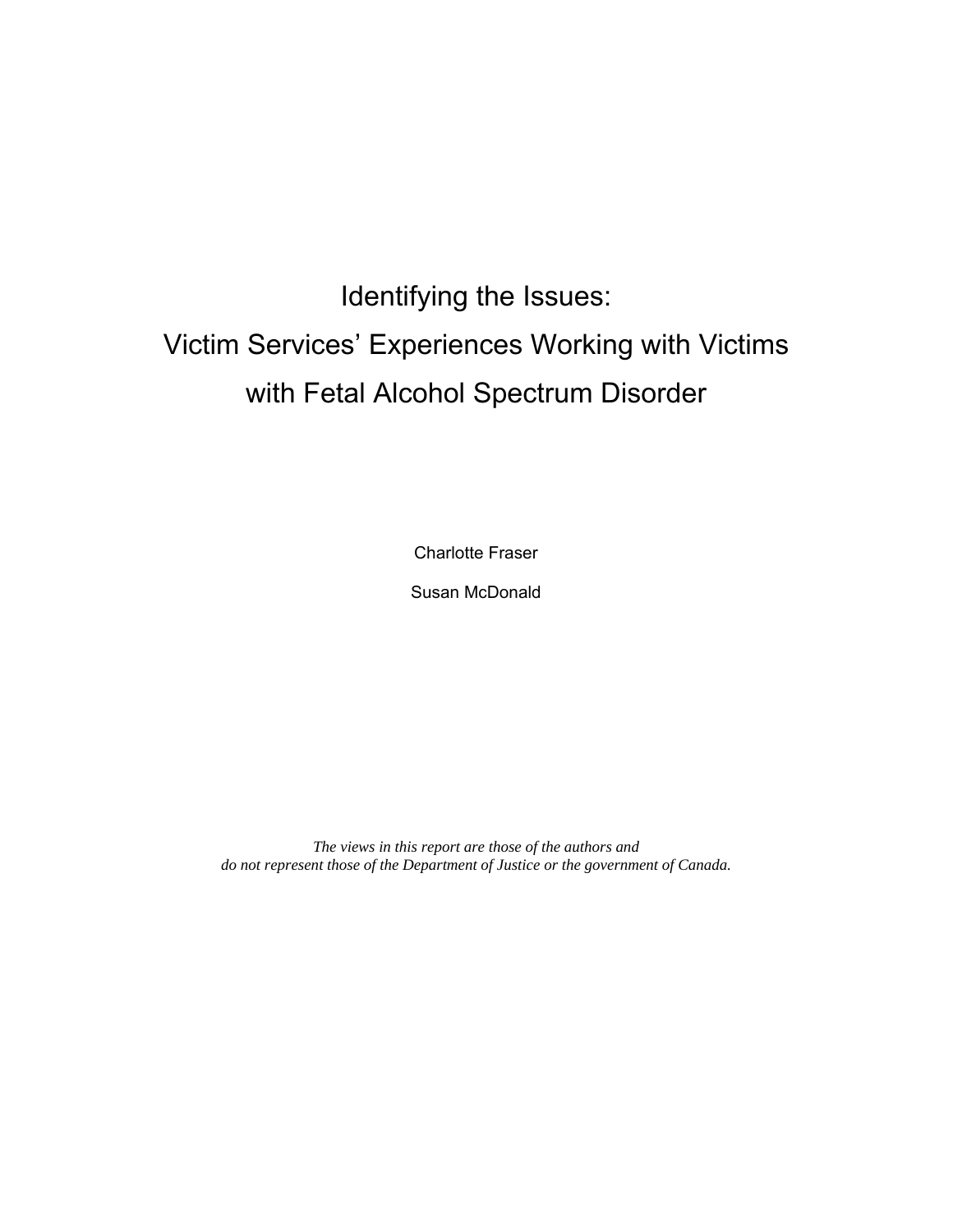## <span id="page-2-0"></span>Acknowledgements

he authors would like to thank the provincial and territorial Directors of Victims Services who The authors would like to thank the provincial and territorial Directors of Victims Services who facilitated the participation of those who spoke to us for this study. The authors would like to thank the participants of the study who provided valuable insight into their work. As well, we would like to thank Naomi Giff-MacKinnon for her wise counsel throughout the research process and to our colleagues in the Research and Statistics Division for their comments on earlier drafts.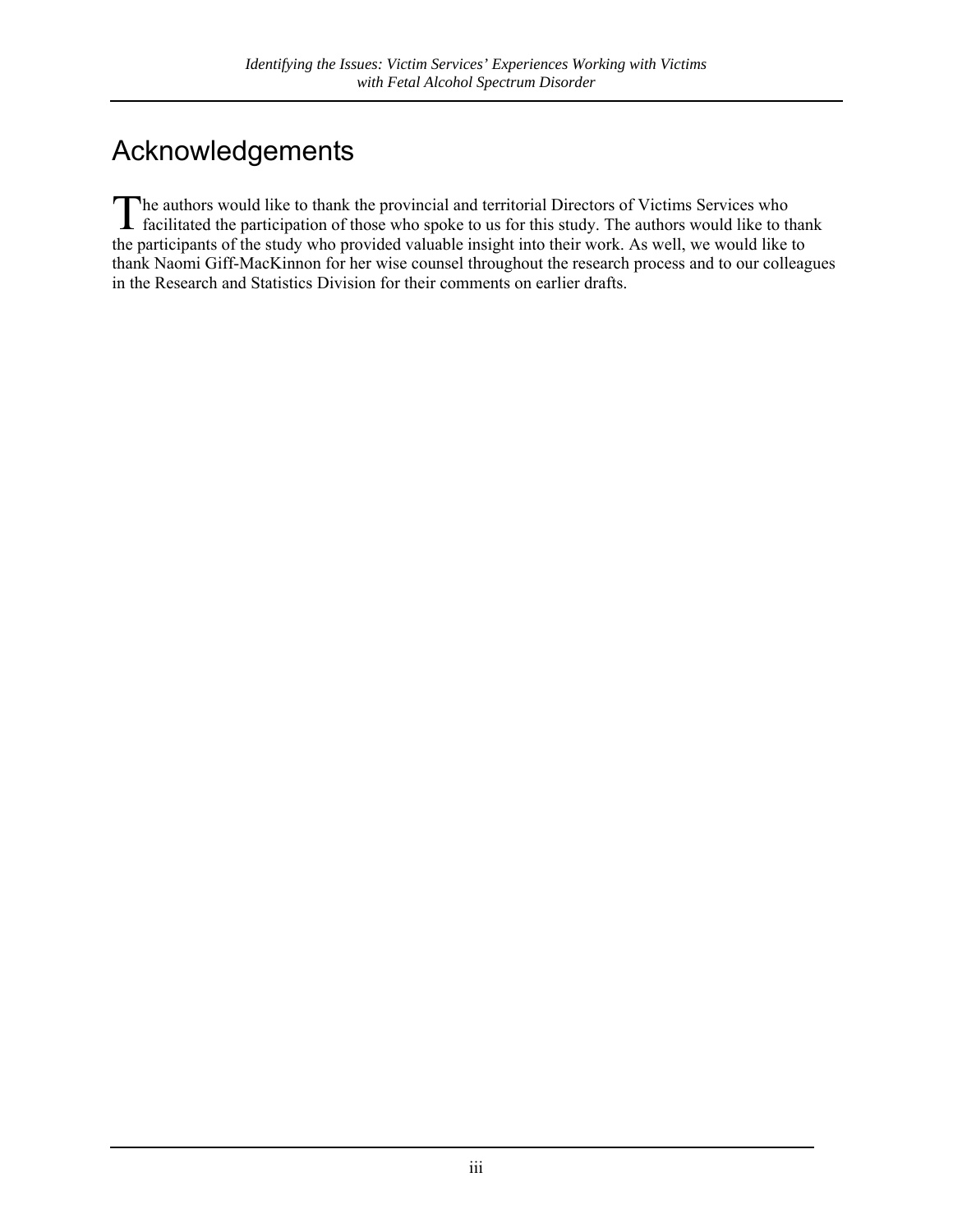### Contents

| 1.  |                    |  |  |
|-----|--------------------|--|--|
| 2.  |                    |  |  |
| 2.1 |                    |  |  |
| 2.2 |                    |  |  |
| 2.3 |                    |  |  |
| 2.4 |                    |  |  |
| 3.  |                    |  |  |
|     | 3.1 Participant    |  |  |
| 32  |                    |  |  |
|     | 3.3 Considerations |  |  |
| 3.4 |                    |  |  |
| 4.  |                    |  |  |
| 4.1 |                    |  |  |
| 4.2 |                    |  |  |
| 4.3 |                    |  |  |
| 4.4 |                    |  |  |
| 4.5 |                    |  |  |
| 4.6 |                    |  |  |
| 4.7 |                    |  |  |
| 4.8 |                    |  |  |
|     |                    |  |  |
|     |                    |  |  |

### **Figures**

Figure 1. Federal, Provincial and Territorial key areas of responsibility for victim issues .......................11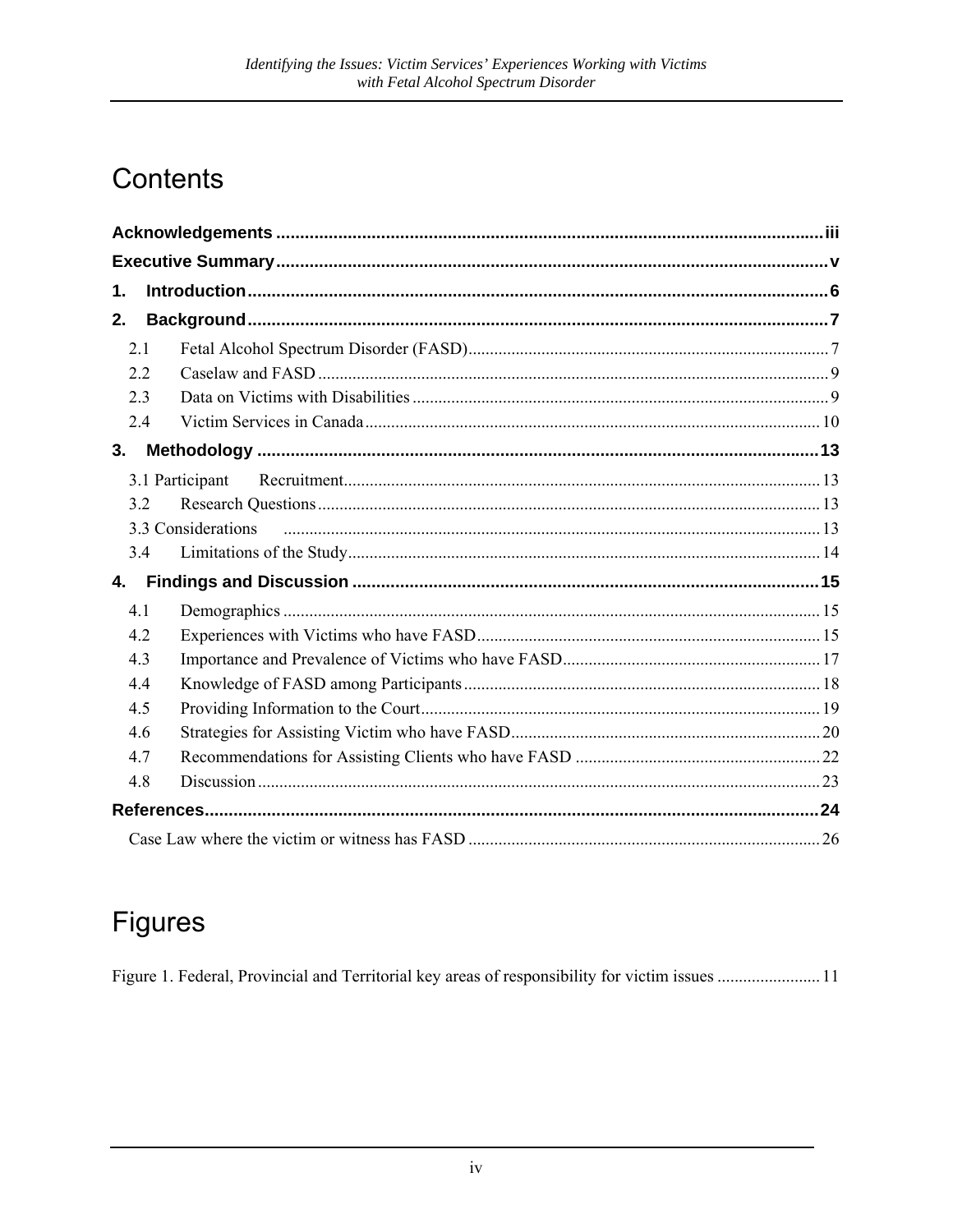### <span id="page-4-0"></span>Executive Summary

he purpose of this research was to gain insights from victim services workers' experiences working The purpose of this research was to gain insights from victim services workers' experiences working<br>with victims with FASD (both with and without a formal diagnosis). Anecdotal information suggests that individuals with FASD are at risk of becoming victims of crime. The authors sought to learn from those who work with victims of crime who have FASD to gain further understanding of how this disability impacts the full participation of victims and witnesses in the criminal justice system.

The role of victim services varies across the country, but they all have a common goal: to provide information and support to victims and witnesses of crime. Victim services workers may only have a short period of time to assist clients and as such, their ability to communicate effectively with clients is crucial to their job.

Fetal Alcohol Spectrum Disorder (FASD) is a lifelong brain-based disability that often goes unrecognized as it is not easily identifiable. Many people suspected of having FASD are not formally diagnosed. The criminal court may be unaware that a victim or witness has FASD, which may negatively impact their experience and interaction with the criminal justice system. For example, the way counsel asks questions is critical for obtaining accurate information from individuals with FASD. Individuals with FASD generally do not understand abstract questions; testimony may be misinterpreted when the court is not aware that victims or witnesses have cognitive limitations.

Victims of crime who have disabilities (including FASD) are at increased risk of being repeatedly victimized compared to the general population. Victims and witnesses with FASD may have difficulty explaining the details of a crime to police, and testifying in court, as well as difficulty conveying their experiences into words when writing a Victim Impact Statement. Victims with FASD are some of the most vulnerable individuals in society since many times their disability is unknown to themselves or the court.

Interviews were sought with victim services workers with experience working with clients who have FASD. Directors of Victim Services in the thirteen jurisdictions across Canada were contacted to assist in identifying workers' who had experience working with clients with FASD. Twelve interviews were conducted. All participants agreed that FASD is an important issue to address, and that there is a lack of knowledge and awareness of FASD among individuals involved in the criminal court process. All participants recommended training for all justice professionals on FASD.

Participants indicated that the strategies identified for working with clients who have FASD could be used for any client that may have communication or learning challenges.

Participants provided recommendations that could improve their ability to work with clients with FASD, such as having them watch a DVD that explains the court process and having a manual for workers with tips on providing information to clients with communication difficulties. None of these recommendations are resource intensive. Small adjustments to regular work protocols could greatly improve communication between victims and witnesses with FASD and victim services workers', which could result in improved court experiences for all parties.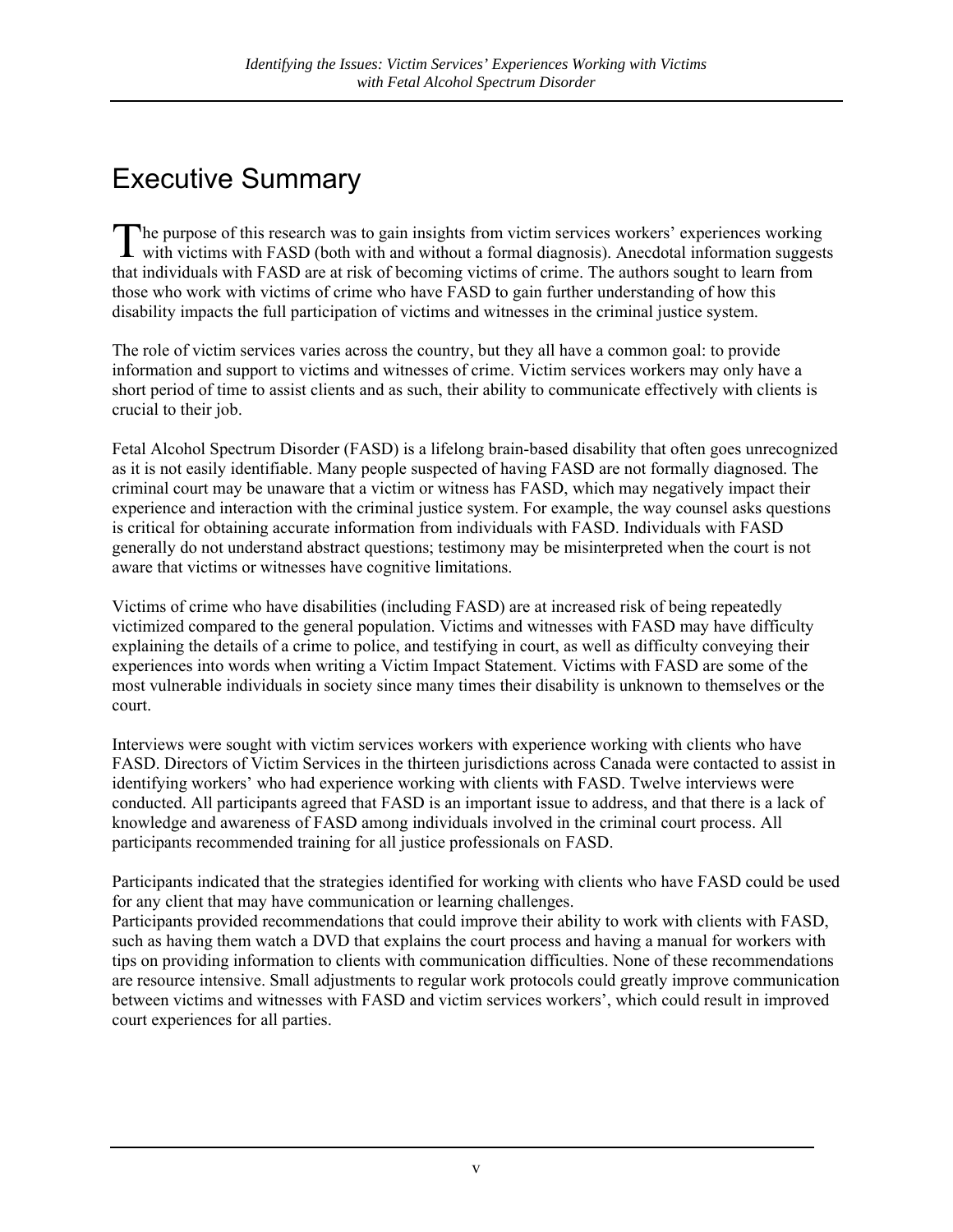## <span id="page-5-0"></span>1. Introduction

Fetal Alcohol Spectrum Disorder (FASD) is the term used to describe the range of permanent brain disorders caused by maternal alcohol use during pregnancy. All individuals with FASD have centre disorders caused by maternal alcohol use during pregnancy. All individuals with FASD have central nervous system damage, involving varying difficulty with intellect, learning, memory, attention, communication, executive functioning, and adaptive behaviour. FASD is one of the leading causes of developmental disability and mental retardation in Canada (Chudley, Conry, Cook, Loock, Rosales, and LeBlanc 2005; Roberts and Nanson 2000). Empirical evidence has demonstrated that offenders with FASD are at high risk of coming into repeated contact with the criminal justice system (Conry and Fast 2000; MacPherson and Chudley 2007; Streissguth and Kanter 1997).

Victims and witnesses may be impacted by FASD in two ways: they may have FASD themselves, or they may be the victim or a witness of a crime committed by a person with FASD. Both of these circumstances could negatively impact victims and witnesses' experiences with criminal court proceedings unless there is appropriate awareness about FASD. Victims and witnesses with FASD may have difficulty testifying in court and difficulty in conveying their experiences into words when writing a Victim Impact Statement. In cases where victims or witnesses do not have FASD, but the perpetrator does, FASD may impact upon their experience in a variety of ways: they might not understand the behaviour of the perpetrator including why it appears that the perpetrator does not show remorse and they might not understand the judgement made by the court (e.g., if FASD was considered as a mitigating factor at sentencing).

Individuals with disabilities are at a higher risk of victimization of violent crime (Canadian Centre for Justice Statistics 2001; Petersilia 2001). This includes individuals with FASD. As a result of permanent brain damage, individuals with FASD may have difficulties understanding the implications of behaviours that may put them at risk of being victimized. Some of these behaviours include putting themselves in physical or social environments that are unsafe. Individuals with FASD often have difficulties with executive functioning, which may result in them not understanding when someone is taking advantage of them, agreeing to do something to please the person who is making the request (regardless of whether it is right or wrong), or not being able to anticipate the potential consequences of putting themselves at risk.

Research on FASD and the criminal justice system has focused almost exclusively on the offender and there has been no empirical information collected to date world-wide on victims or witnesses who have FASD. The purpose of this research was to gain knowledge about victim services workers' experiences working with victims who have FASD (both with and without a formal diagnosis), and with victims where the accused persons have FASD.

This report is divided into three sections. Following this brief introduction, the second section provides background on FASD, caselaw and FASD, data on victims with disabilities, and victim services in Canada. The third section details the methodology used for this study and the final section presents the findings and a discussion.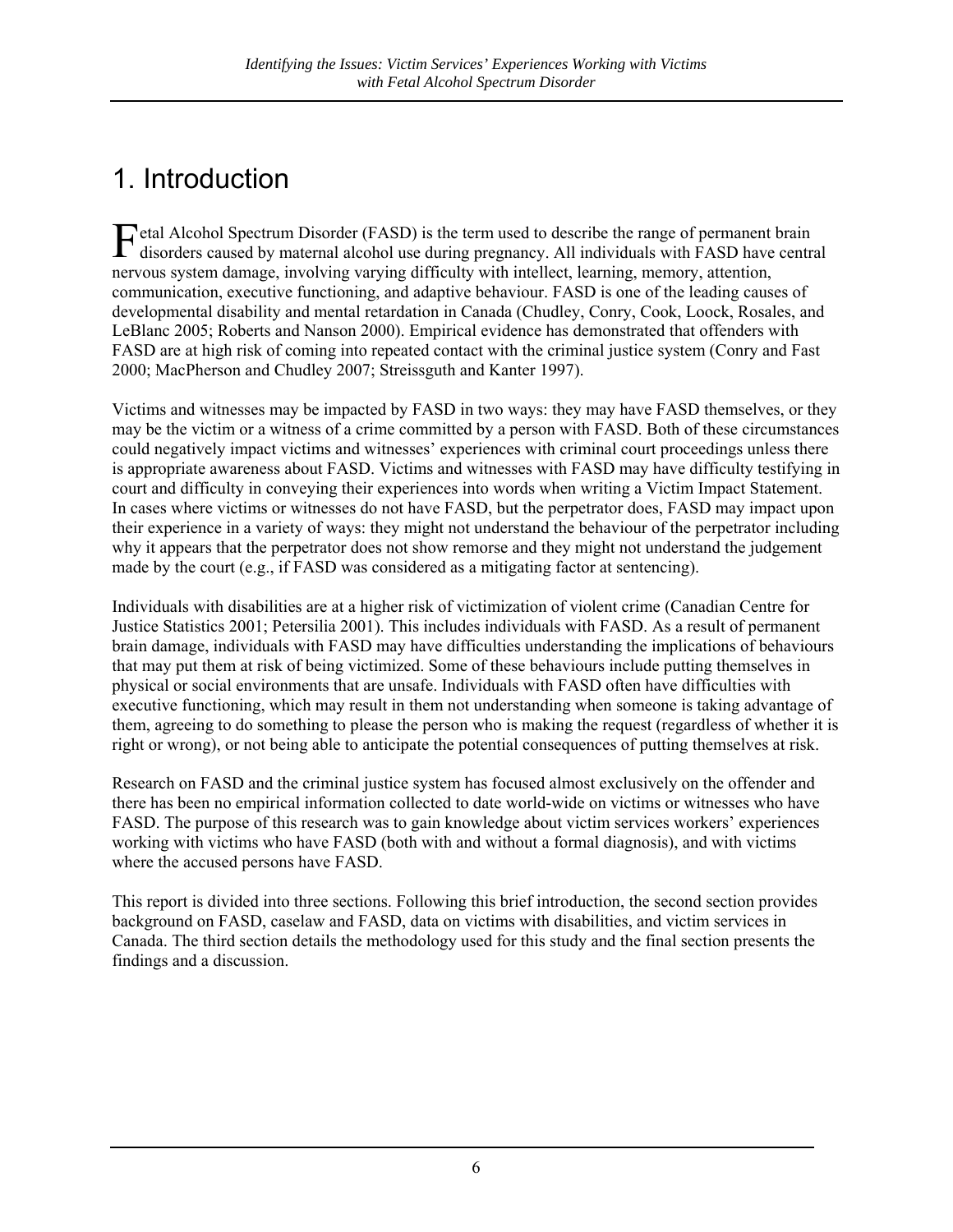### <span id="page-6-0"></span>2. Background

#### **2.1 Fetal Alcohol Spectrum Disorder (FASD)**

Fetal Alcohol Spectrum Disorder is the term used to describe the continuum of effects that include<br>Fetal Alcohol Syndrome (FAS), partial Fetal Alcohol Syndrome (pFAS), and Alcohol-Related Fetal Alcohol Syndrome (FAS), partial Fetal Alcohol Syndrome (pFAS), and Alcohol-Related Neurodevelopmental Disorder (ARND). The degree to which prenatal exposure to alcohol damages the individual depends on numerous factors including genetics, maternal characteristics, nutrition, environment, developmental timing, reactions to other drugs and duration and extent of alcohol exposure.

FASD cannot be identified through a blood test. According to the Canadian Guidelines for Diagnosis of FASD (Chudley et al. 2005), a diagnosis of FAS, pFAS, or ARND should be conducted by a physician (geneticist or paediatrician) in collaboration with a psychologist, a speech language pathologist and someone to confirm maternal alcohol history during pregnancy.

Characteristics of FAS and pFAS include:

- pre and/or post natal growth retardation;
- short palpebral fissures (short horizontal eye length);
- **thin flat upper lip; and a**
- flattened midface.

As described by Chudley et al. 2005 and Lang 2006, for a diagnosis of FAS, pFAS, or ARND, individuals must have impaired functioning in three of the ten brain domains:

- **adaptive behaviour;**
- **Executive functioning;**
- **n** memory;
- **attention**;
- **academic achievement;**
- **intellect;**
- **a** language;
- social communication;
- neurologic regulatory system; and,
- **physical signs (e.g., small head circumference).**

Individuals with ARND have no physical characteristics (facial anomalies or growth retardation). An assessment of brain functioning is completed with a series of neuropsychological tests and also by examining school, hospital, or social services records collected on the individual. With the exception of FAS, a diagnosis within the spectrum of FASD requires confirmation from a reliable source that the birth mother drank alcohol during pregnancy.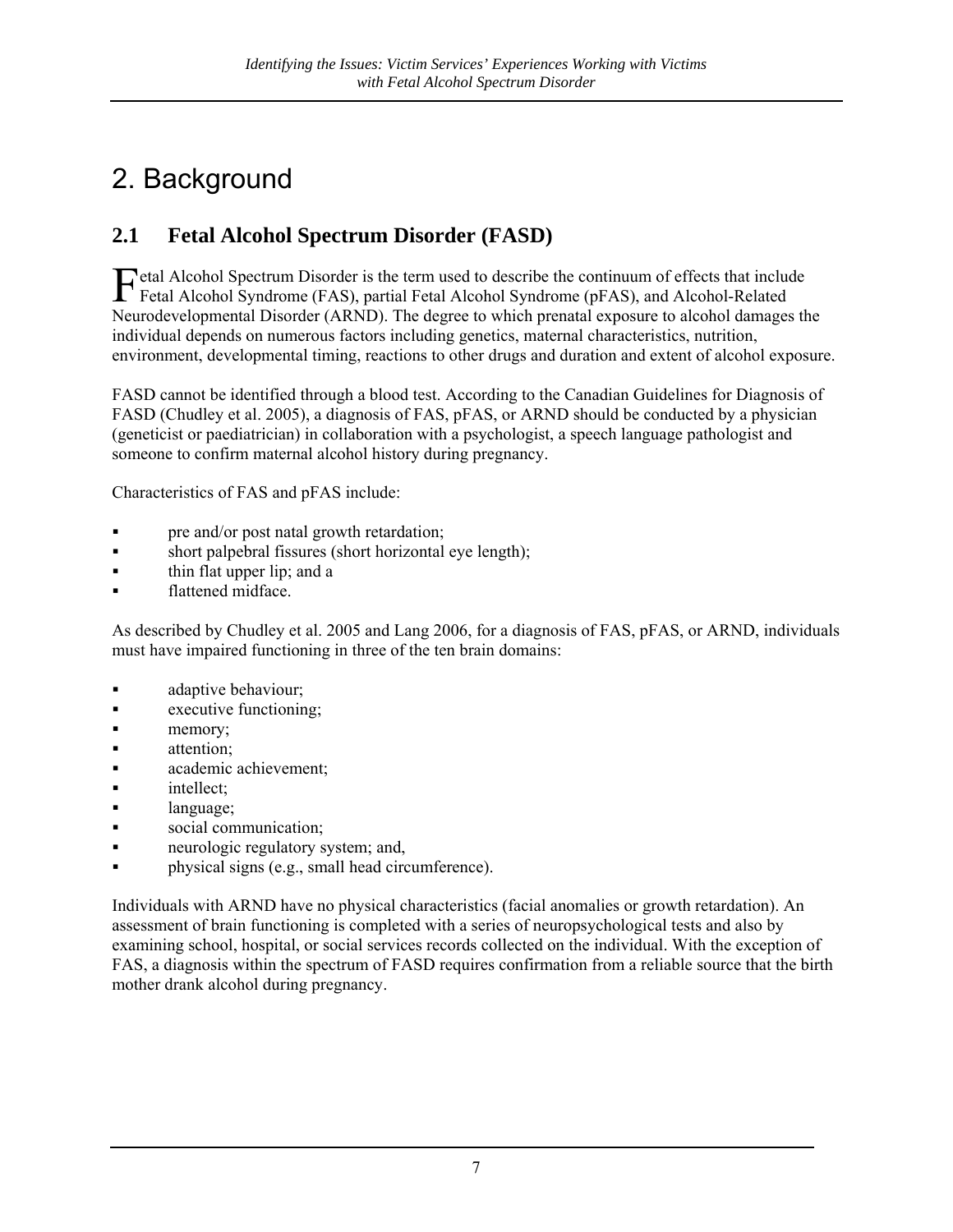FAS was first identified in the early 1970s. There remains a lack of awareness of the disorder within the Canadian medical profession, as well as a paucity of FASD diagnostic services available. In Canada, there is no national data available on the prevalence of FASD, but it is considered one of the leading causes of mental retardation and developmental disability in Canada (Chudley et al. 2005). FASD is highly underdiagnosed among the general Canadian population (Clarren 2008).

Although some individuals with FASD have above average intelligence, research has suggested that about half of individuals with FASD have mental retardation and the remainder generally have below average to average intelligence (Alberta Learning 2004; Streissguth, Clarren, and Jones 1985). It has been reported that average academic functioning for individuals with FASD (including adults) is at the second to fourth grade level (Streissguth and Kanter 1997).

Cognitive and behavioural characteristics associated with FASD vary depending on the parts of the brain affected. FASD affects every individual differently. As highlighted by Streissguth et al. 1999 and Streissguth and Kanter 1997, some characteristics of FASD can include:

- becoming overwhelmed by stimulation;
- **a** lack of understanding and respecting of personal boundaries;
- displaying impulsiveness;
- distractibility; and,
- aggressiveness.

Other characteristics of FASD can include difficulties with:

- time perception;
- short term memory;
- **n planning**;
- **I** linking behaviours to consequences; and,
- **daily living tasks.**

In addition to the cognitive and behavioural characteristics associated with FASD, individuals with FASD often develop other problems as they become adolescents and adults. "Secondary disabilities" is a term coined by Ann Streissguth, one of the leaders in FASD research to describe the non-organic problems that occur as an individual with FASD attempts to cope with daily living (Streissguth 1997). These problems can include employment difficulties, homelessness, and trouble with the law. Many individuals with FASD have substance abuse problems and mental health diagnoses, such as depression, anxiety, or Attention Deficit Hyperactivity Disorder (ADHD). Secondary disabilities are very prevalent among individuals with FASD, especially among individuals who have no family or community support systems.

Based on anecdotal evidence, victims of crime who have FASD appear to be at risk of coming into repeated contact with the criminal justice system (Conry and Fast 2000; Fraser 2008; Vitale Cox 2005). The prevalence of FASD among victims and witnesses of crime is unknown, but published Canadian caselaw demonstrates that issues related to victims and witnesses who have FASD have been raised during criminal court proceedings, and notably at sentencing.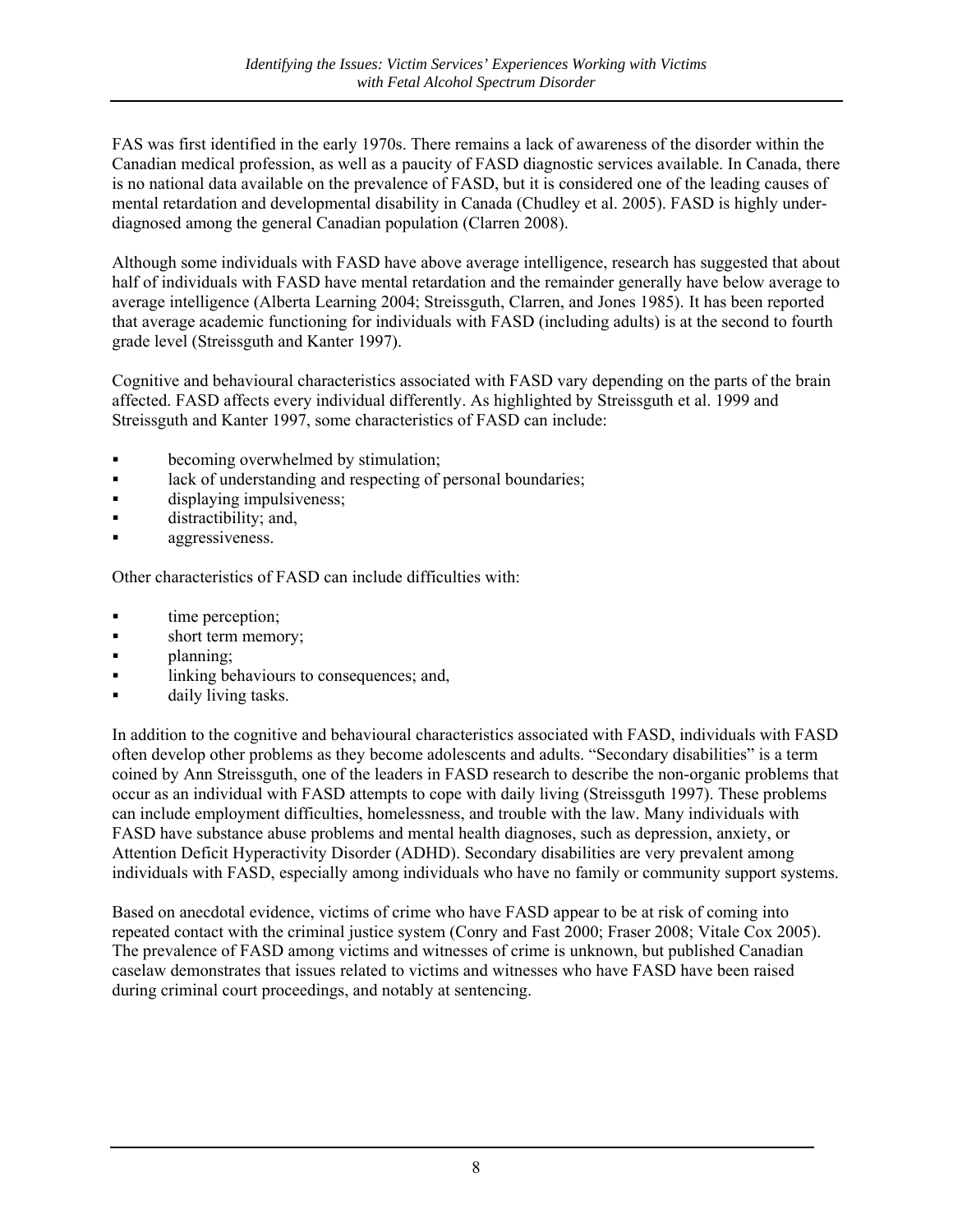#### <span id="page-8-0"></span>**2.2 Caselaw and FASD**

Although published caselaw is not representative, an examination of caselaw was included to examine the issues that were brought to the court in cases where the victim or witness had FASD. A Quick Law search was conducted in April 2009 which resulted in 561 hits where 'fetal alcohol' or 'alcohol related neurodevelopmental disorder' was mentioned in published Canadian family, civil, and criminal court cases. All criminal cases were reviewed to determine how many included victims or witnesses with FASD. Most of the criminal cases involving FASD were for instances where the *offender* had FASD.

There were 24 instances, representing 20 different criminal cases where the *victim or witness* was reported to have FASD (both with and without a formal diagnosis). Seven of the reported cases were from Ontario, four were from the Yukon Territory, two were from British Columbia, and one case was reported in each of Manitoba, Saskatchewan, Alberta, the Northwest Territories, and Newfoundland. There has been a notable increase over time in Canadian cases where FASD is mentioned (McDonald et al. 2009; Roach and Bailey, in press).

In all of the instances where the victim or witness had FASD, the court was aware of the limitations associated with this disorder. The issues that were brought to the court related to the credibility of victims and witnesses' testimony and whether the vulnerability of the victim with FASD was considered an aggravating factor at sentencing. Anecdotal information suggests that courts would not be receptive to victims who did not have an official FASD diagnosis, but caselaw shows that, in some instances, courts have been receptive to taking FASD into consideration without having a formal diagnosis of FASD. Interestingly, as described by Roach and Bailey (in press), the social worker, on behalf of the victim in *R.* v. *C.M.S.* was permitted to prepare the Victim Impact Statement. This was accepted by the judge as being applicable under s. 722 (4) of the *Criminal Code* for circumstances where the victim is incapable of making a statement.

#### **2.3 Data on Victims with Disabilities**

In Canada, crime data is collected through two main sources – police-reported data and self-reported victimization. Since not all crimes are reported to the police, $\frac{1}{1}$  $\frac{1}{1}$  $\frac{1}{1}$  self-reported surveys such as the General Social Survey (GSS) on Victimization, which is currently conducted every five years,<sup>[2](#page-8-2)</sup> provide a more comprehensive picture of victimization in the country. As well as these national data collection projects, research is being undertaken at local levels which focus on particular populations.

A recent report from Statistics Canada (Perreault 2009) examines data from the 2004 GSS on Victimization and the 2006 Participation and Activity Limitation Survey (PALS). The report notes that in 2004, rates of violent victimization were two times higher for persons with activity limitations<sup>[3](#page-8-3)</sup> than for persons without such limitations. Almost two thirds (65%) of violent crimes against persons with activity

<span id="page-8-1"></span> 1 For example, sexual assault is one crime that is extremely underreported. The 2004 General Social Survey on Victimization estimates that only 8% of sexual assaults are actually reported to the police (Brennan and Taylor-Butts 2008). The reasons for underreporting vary and can be attributed to a number of factors, but in the case of sexual assault, it would appear that a lack of

<span id="page-8-2"></span>confidence in the criminal justice system plays a key role (see for example, Hattem 1999).<br><sup>2</sup> At the time of writing, the Policy Centre for Victim Issues, Department of Justice Canada, had provided funding to the Canadian Centre for Justice Statistics to complete a feasibility study to examine increasing the frequency of the victimization survey.

<span id="page-8-3"></span>Statistics Canada defines activity limitations as limited ability to engage in day-to-day activities due to a condition, disability, or health problem. Last accessed June 15, 2009 from

http://www.statcan.gc.ca/cgi-bin/imdb/p2SV.pl?Function=getSurvey&SDDS=3251&lang=en&db=imdb&adm=8&dis=2.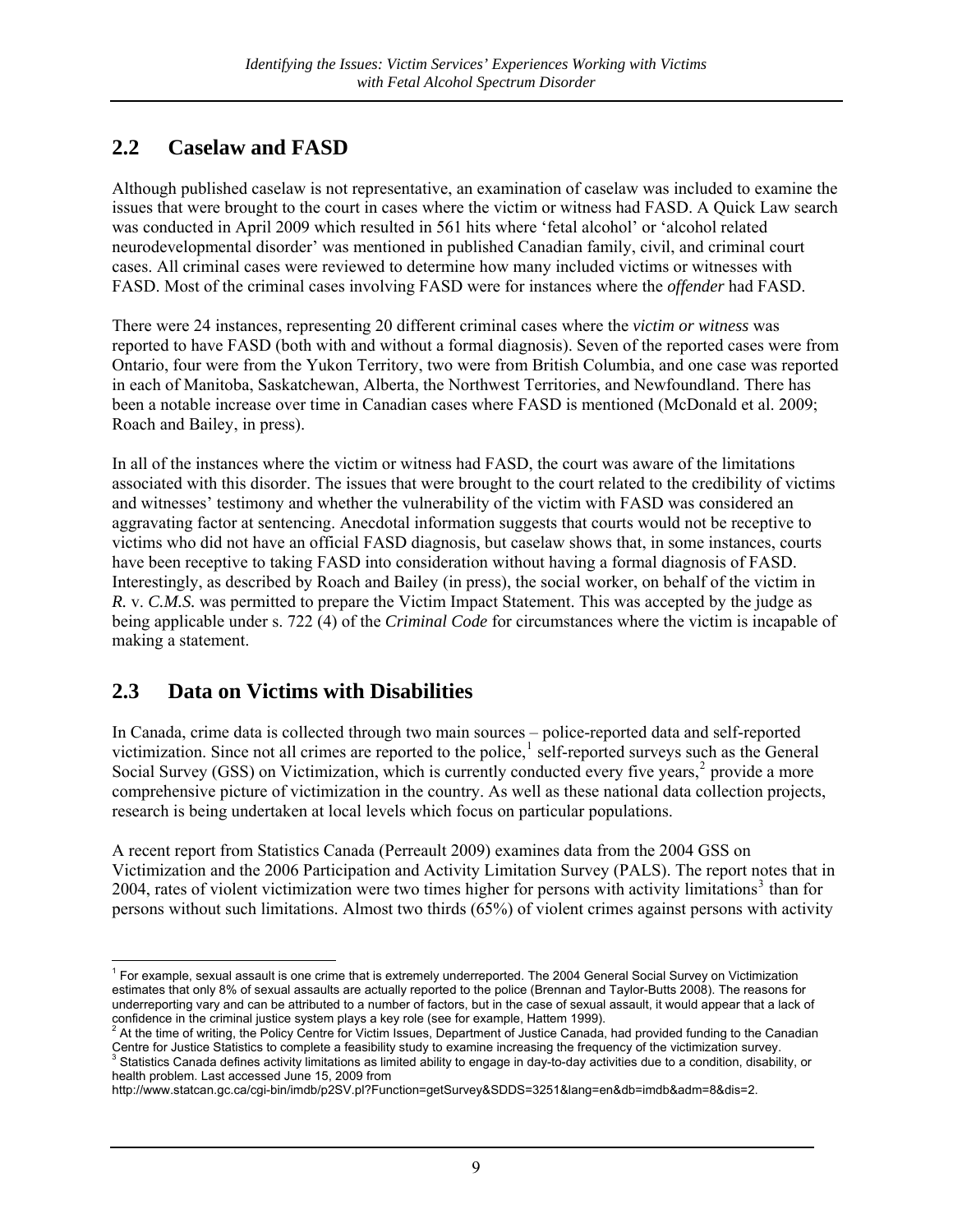<span id="page-9-0"></span>limitations were committed by a person known to the victim. Furthermore, the personal victimization<sup>[4](#page-9-1)</sup> rate for persons with mental or behavioural problems was four times higher than the Canadian average. We also know that in 2004 persons with activity limitations were two to three times more likely to be victims of sexual violence, be beaten, struck or threatened with a weapon by a spouse.

The data in the Statistics Canada report is limited inasmuch as many persons with disabilities may be living in institutions, or in community-assisted living situations, and therefore would not be included in the GSS sample. The data confirm what other studies have reported - that persons with disabilities have higher rates of violent victimization than the general population (see for example Office for Victims of Crime 2008; Petersilia, 2009).

#### **2.4 Victim Services in Canada**

The Victim Services Survey 2005/06 (Brzozowski 2007) undertaken by Statistics Canada provides a good overview of the services offered to victims of crime by organization. Each province and territory in Canada provides assistance to victims of crime. Service delivery varies considerably between and within jurisdictions. For example, community-based services, such as sexual assault centres, are located outside of the formal criminal justice system, and receive their funding from a variety sources. Police-based services, on the other hand, are affiliated with police services and provide services in police-related matters. System-based services are those that are located within the structure of the criminal justice system and often, but not always, provide assistance to victims throughout the process (from police contact through the courts).

Models of victim services delivery vary depending on whether full-time, paid workers are delivering the services, whether volunteers are used, or a combination of both. Training requirements, qualifications, and remuneration all vary considerably across Canada. Particular issues, such as recruitment and retention, are noted in rural and remote communities. A study on the professionalization of victim services workers examines many of these issues (McDonald 2007).

The Victim Services Survey found that in 2005/06, over 400,000 people sought assistance from the 589 agencies which provided data (Brzozowski 2007). More than one fifth (22%) of those agencies provided specific programs for persons with mental disabilities, and more than three-quarters of agencies (81%) reported that they were able to provide services to persons with mental health issues. Moreover, it was found that agencies provide a range of services to accommodate the various needs of victims of crime, and also use networks of referrals to ensure that victims get the assistance they need on all issues, whether it is housing, health, or social assistance.

<span id="page-9-1"></span> 4 Violent victimization includes the crimes of sexual assault (all levels), robbery and assault. Personal victimization includes the additional crime of theft of personal property. The sample size was too small to obtain a figure for violent crimes only. The rate was 845 incidents per 1,000 persons which is more than four times the incidents for the population as a whole (199 per 1000 persons).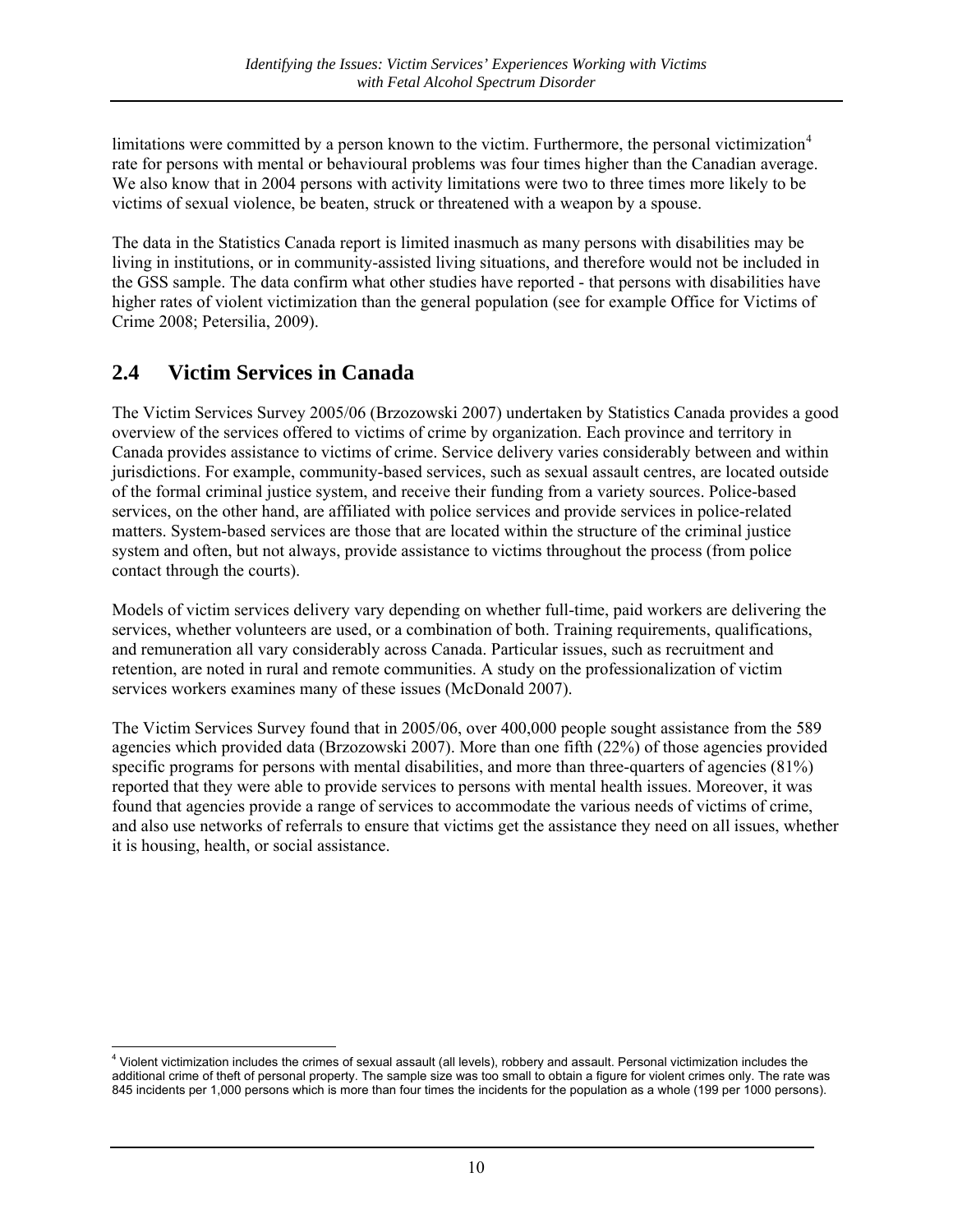<span id="page-10-0"></span>The federal government shares responsibility with the provinces and territories to respond to the needs of victims of crime. The federal government launched the Victims of Crime Initiative in response to the 1998 report by the Standing Committee on Justice and Human Rights, *Victims' Rights – A Voice Not a*  Veto<sup>[5](#page-10-1)</sup>. This initiative is in its second five-year term, and is managed through the Policy Centre for Victim Issues (PCVI) at the Department of Justice. The initiative has played a key leadership role in the following areas:

- law reform;
- **research on national and regional victim trends and issues;**
- funding for projects with innovative methods for delivering services; and,
- fostering information sharing through such mechanisms as the Federal, Provincial, Territorial Working Group on Victims of Crime.

As described in Figure 1, the provincial and territorial governments are responsible for delivering victim services to victims of crime in their respective jurisdictions. Governments at both the federal and provincial/territorial levels actively worked together to develop the Canadian Statement of Basic Principles of Justice for Victims of Crime.<sup>[6](#page-10-2)</sup> These principles laid the foundation for how victims are to be treated within the Canadian criminal justice system and as such, provide the basic framework for the delivery of victim services.

The great variance in service delivery models between and within jurisdictions, as well as different levels of resources, means that there are no truly national standards or unified sets of rules governing victim services. As a result, victim services' are more developed in certain areas than in others, and in some places they are virtually non-existent.

| <b>Jurisdiction</b>       | <b>Main responsibilities</b>                                                                                                                                                                                                                                                                                                                                                                                                                                                                                                                                                                                                                                  |
|---------------------------|---------------------------------------------------------------------------------------------------------------------------------------------------------------------------------------------------------------------------------------------------------------------------------------------------------------------------------------------------------------------------------------------------------------------------------------------------------------------------------------------------------------------------------------------------------------------------------------------------------------------------------------------------------------|
| <b>Federal Government</b> | Enacting criminal law (Criminal Code, Youth Criminal Justice Act, Corrections and<br>⋗<br>Conditional Release Act<br>Correctional Services Canada and National Parole Board provide information and a role for<br>victims through the Corrections and Conditional Release Act.<br>Research<br>Encouraging program development through project funding and public information<br>⋗<br>Law reform and policy development<br>Evaluation and monitoring of national programs and <i>Criminal Code</i> amendments<br>⋗<br>Prosecution of <i>Criminal Code</i> (and other federal) offences in the Territories as well as drug<br>⋗<br>offences in Canada generally |

| Figure 1. Federal, Provincial and Territorial key areas of responsibility for victim issues |  |  |  |  |
|---------------------------------------------------------------------------------------------|--|--|--|--|
|                                                                                             |  |  |  |  |
|                                                                                             |  |  |  |  |

 5 Last accessed June 25, 2009 from

<span id="page-10-2"></span><span id="page-10-1"></span>http://www2.parl.gc.ca/HousePublications/Publication.aspx?DocId=1031526&Language=E&Mode=1&Parl=36&Ses=1<br><sup>6</sup> Refer to the Department of Justice Canada website for the Statement. Last accessed June 15, 2009 from http://www.justice.gc.ca/eng/pi/pcvi-cpcv/pub/03/princ.html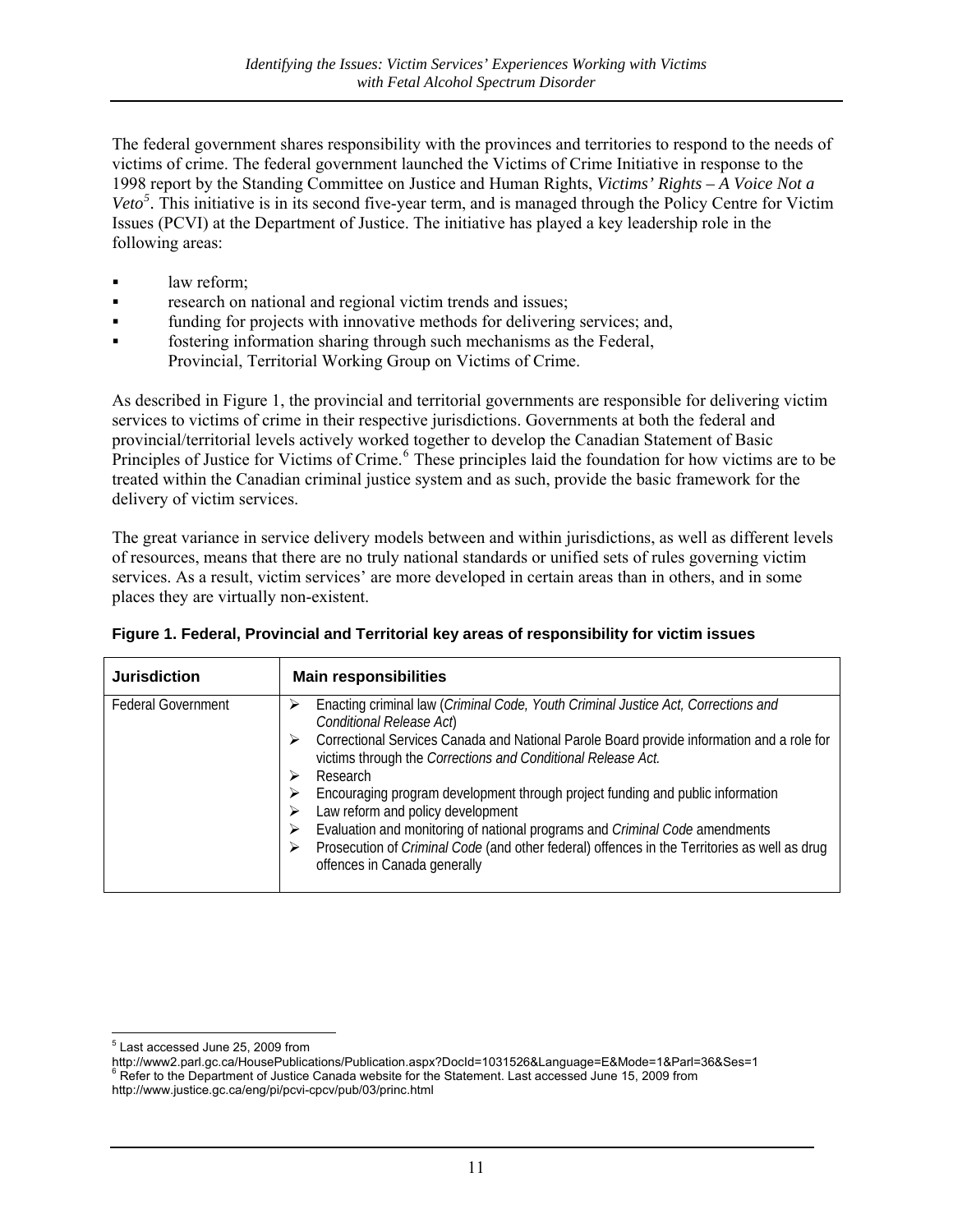| <b>Jurisdiction</b>       | <b>Main responsibilities</b>                                                                                                                                                                                                                                                                                                                                                                                               |
|---------------------------|----------------------------------------------------------------------------------------------------------------------------------------------------------------------------------------------------------------------------------------------------------------------------------------------------------------------------------------------------------------------------------------------------------------------------|
| Provinces and Territories | Enforcing the law, prosecuting offences and administering justice*<br>Delivery of victim services<br>Victim-related legislation (may include principles, administration of a Victims Fund, criminal<br>injuries compensation, surcharge on provincial offences, service standards; notification of<br>offender release, safety)<br>Development and administration of special projects/programs to respond to victim issues |
|                           | through grants and contributions (this includes public awareness)<br>Evaluation and monitoring of jurisdiction programs, services, and delivery models<br>Research                                                                                                                                                                                                                                                         |

 \* Note that the Public Prosecutions Service of Canada (PPSC) has responsibility for the prosecution of all federal offences, including *Criminal Code* offences, in the three Territories. The PPSC and the Policy Centre for Victim Issues, Justice Canada provide funding for the delivery of Crown-based victim services' in the three Territories. The delivery of victim services' is under provincial jurisdiction in the provinces.

In Canada, there are provisions in the *Criminal Code* that protects witnesses with physical or mental disabilities. These provisions are referred to as "testimonial aids"[7](#page-11-0) , and can include the following:

- having a support person present while testifying to make the experience more comfortable;
- testifying behind a screen, so that the witness does not have to see the accused;
- testifying outside the courtroom via closed-circuit television, also so that the witness does not have to see the accused:
- ordering a publication ban to protect the identity of the witness; or
- ordering members of the public to leave the courtroom during the proceedings.

The judge has the final decision regarding whether or not a testimonial aid can be used. Use of testimonial aids is not common for vulnerable adults (Bala et al. forthcoming) and there is no empirical evidence on the use of testimonial aids for adults with disabilities.

<span id="page-11-0"></span> 7 For more information on testimonial aids, please refer to the Justice Canada website. Last accessed June 15, 2009 from http://canada.justice.gc.ca/eng/pi/pcvi-cpcv/exp.html.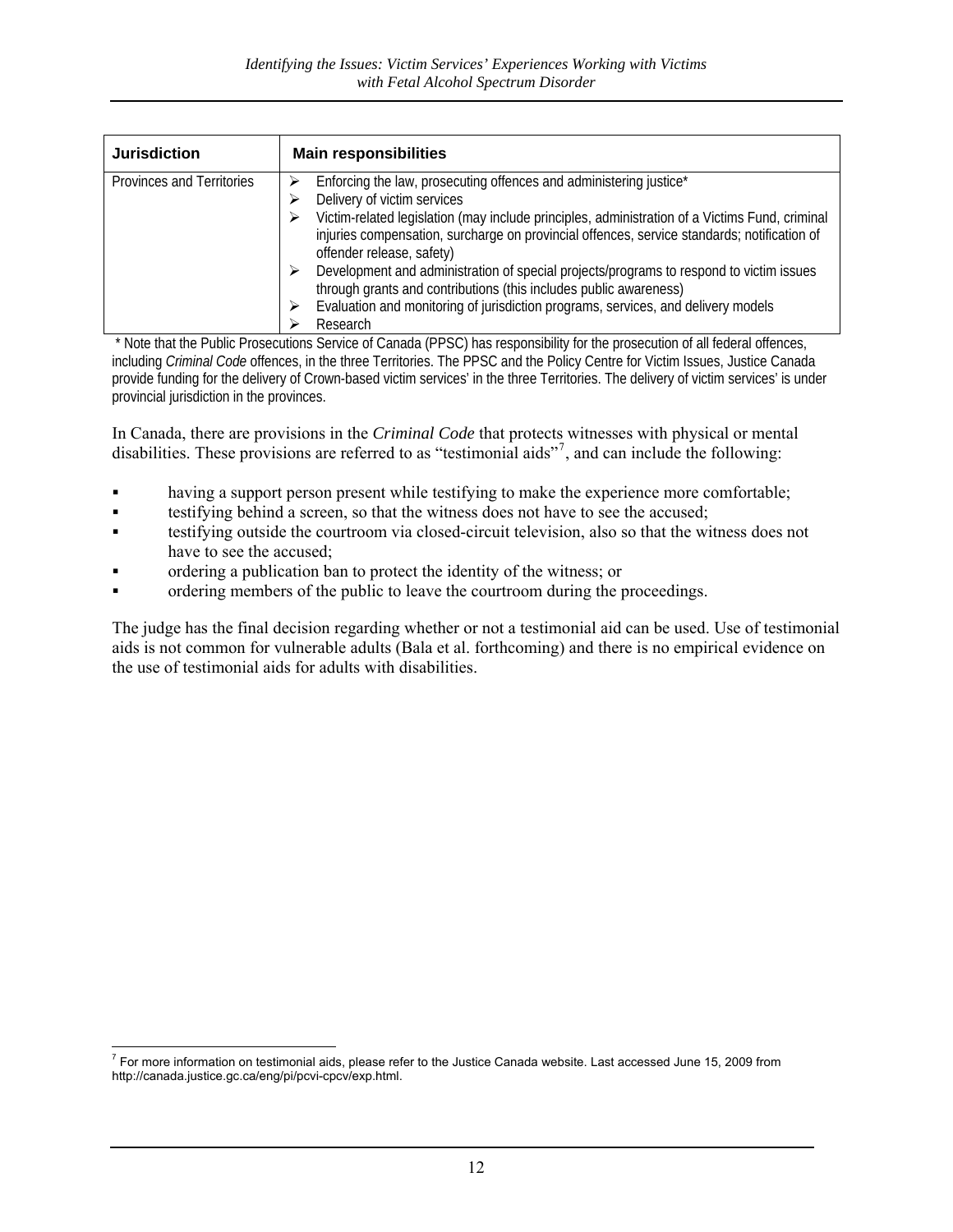## <span id="page-12-0"></span>3. Methodology

### **3.1 Participant Recruitment**  A

letter of information was sent to the thirteen provincial and territorial Directors of Victim Services across Canada through the Federal, Provincial, Territorial Working Group on Victims of Crime. The letter asked the Directors to identify specific victim services workers' who might have had experience working with clients who have FASD. The process by which Directors identified victim services workers was up to each Director. Persons identified by the Directors were contacted by telephone to determine if they were interested in being interviewed.

Prior to beginning the interview, participants were asked if they objected to having the conversation audio-taped and assured that the tapes would be [d](#page-12-1)estroyed once transcribed. <sup>8</sup>

#### **3.2 Research Questions**

Research questions related to participants' knowledge of FASD, the importance and prevalence of FASD among their clients, their strategies for working with clients with FASD, and their recommendations regarding what could help them better prepare for clients who may have FASD. In a semi-structured format, the following questions were asked of participants:

- How prevalent is FASD among your clients?
- How important is FASD to the criminal justice system?
- When did you first learn about FASD? Prior to your role with Victim Services?
- Have you or your organization taken any steps to improve your knowledge of
- **FASD?** What were these steps?
- How do you know your clients may have FASD?
- How do you work with clients who may have FASD? Do you use any specific strategies? What are they and where did you learn these strategies?
- Have you provided referrals for clients who may have FASD? To where?
- What could help you better prepare for clients who may have FASD?
- What do you think could further assist these clients?

#### **3.3 Considerations**

While the incidence of FASD is considered to be higher among Aboriginal persons, FASD can affect anyone, regardless of culture, race, or economic background, if alcohol was consumed by the mother during pregnancy. Ideally, participation from victim services workers serving clients representative of Canada's was sought, but during the design of the research, it was suspected that results may primarily include victim services workers' experiences with issues that are specific to individuals who self-identify

<span id="page-12-1"></span> 8 The research project underwent an ethics review that is based on the principles found in the Tri-Council Policy Statement. Last accessed June 15, 2009 from http://www.pre.ethics.gc.ca/eng/policy-politique/tcps-eptc/.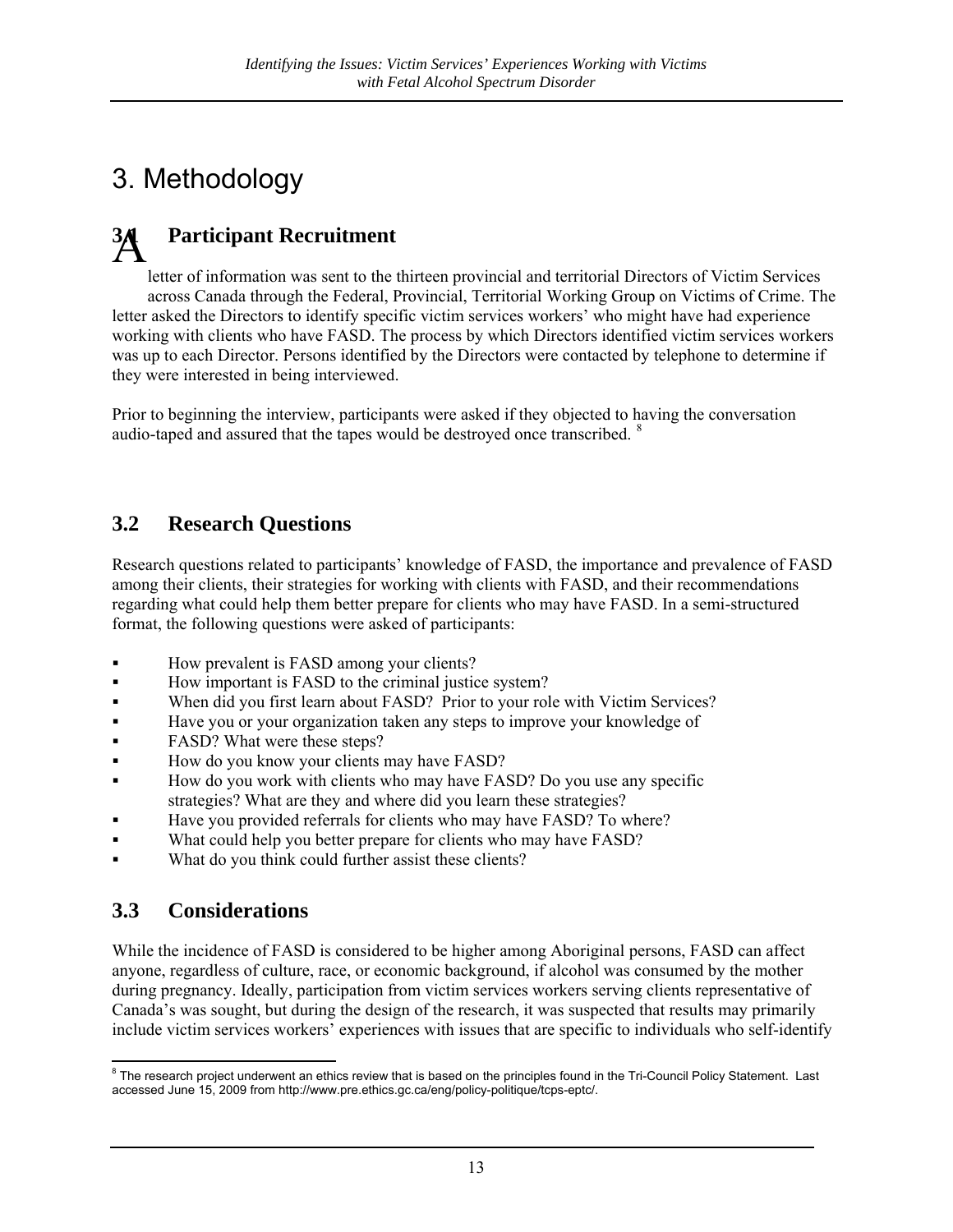<span id="page-13-0"></span>as First Nations, Métis, or Inuit. This is because many of the communities that are knowledgeable of FASD (e.g., Whitehorse, Winnipeg, Saskatoon, Goose Bay, Thunder Bay) have a high representation of Aboriginal persons. Various Aboriginal groups and communities have identified FASD as an important issue to address, while Caucasian and other racial groups have not acknowledged the issue to the same extent. As a result, the suspected higher incidence of FASD among Aboriginal persons is also due to their heightened awareness and action in this area compared to non-Aboriginal persons. It is also important to recognize the social and environmental factors (other than alcohol) that contribute to FASD among Aboriginal persons including poverty, abuse, lack of access to medical care, and nutritious food (Tait 2003).

#### **3.4 Limitations of the Study**

Directors of Victim Services across the country were gracious in taking the time to determine if there was anyone in their respective jurisdictions who had experience working with clients with FASD. Not all victim services workers experienced in working with clients who have FASD were aware of this research and their ability to participate in an interview. Not all identified individuals were contacted for participation. Therefore, the results only characterize one sample of victim services workers across Canada who had worked with clients who have FASD. Despite these limitations, these interviews provided an opportunity to explore the perspectives of victim services workers on their experiences with FASD within the context of the criminal justice system.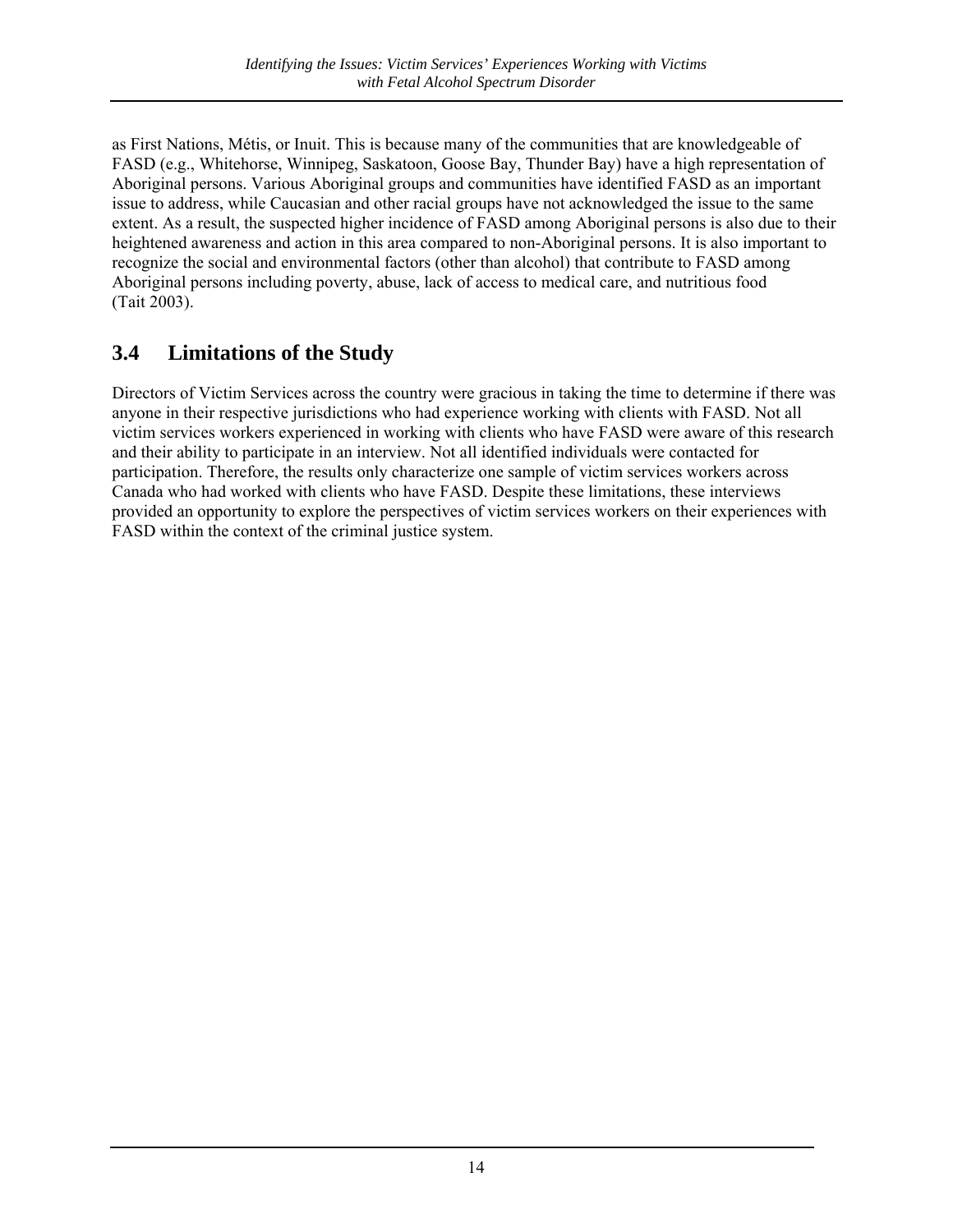### <span id="page-14-0"></span>4. Findings and Discussion

#### **4.1 Demographics**

All Directors were receptive to the research project and agreed to attempt to identify if any victim<br>
Reservices workers had experience working with clients with FASD. Several Directors indicated the **T** services workers had experience working with clients with FASD. Several Directors indicated that FASD was not an issue that had been raised by victim services workers. As noted in section 3.3, many of the victim services workers' who participated in the research worked in regions with high representation of Aboriginal persons. This does not mean that FASD is not an issue for non-Aboriginal persons.

Twelve telephone interviews were conducted averaging thirty minutes each. Interviews were with front line victim services workers, one consultant, and one psychologist who were employed in various parts of the country (seven provinces/territories). Nine participants reported that they had worked with clients who had FASD while employed with victim services. The three remaining participants had experience working with clients who had FASD in other types of social service capacities. Most participants worked with adults only, a few worked exclusively with children, and a few worked with both adults and children. One participant was a volunteer victim services provider, one participant was a consultant for victim services, and the remaining participants were employed by federal/provincial/territorial governments.

The majority of the participants were employed in rural or remote areas and several also worked on circuit where they had to drive or fly to a community that does not have a regular criminal court. Several participants were employed with victim service organizations that offer services to victims from the crisis (police) stage all the way through to sentencing. Other participants provided primarily court-based support preparing witnesses for court and informing victims about the court process.

The results are presented in a format that combines both the individual topics discussed and general themes that emerged. The results section includes the following topics: (1) the reality of FASD from a victim services perspective; (2) the importance and prevalence of victims who have FASD; (3) knowledge of FASD among participants; (4) providing information to the court; (5) strategies for working with clients who may have FASD; and (6) recommendations on what could help victim services' workers better prepare for clients who may have FASD.

#### **4.2 Experiences with Victims who have FASD**

It was apparent throughout the interviews that there are fundamental challenges in addressing FASD from a victim services perspective. Two themes emerged from the discussions that highlight these challenges. There was a lack of opportunity to identify clients who may have cognitive difficulties, and a lack of awareness of FASD within the context of the criminal justice system.

There are several reasons why FASD is difficult to identify. FASD is different from many other types of disabilities because there is often no observable physical or cognitive impairment. This is why FASD is referred to as an "invisible disability" - the individual often appears to understand what is being said to them and verbal skills appear "normal", despite low comprehension. The opportunity to identify individuals who may have cognitive difficulties is often not feasible. Not all victim services offer a seamless service; that is, an ability to assist the client from the first contact with police throughout the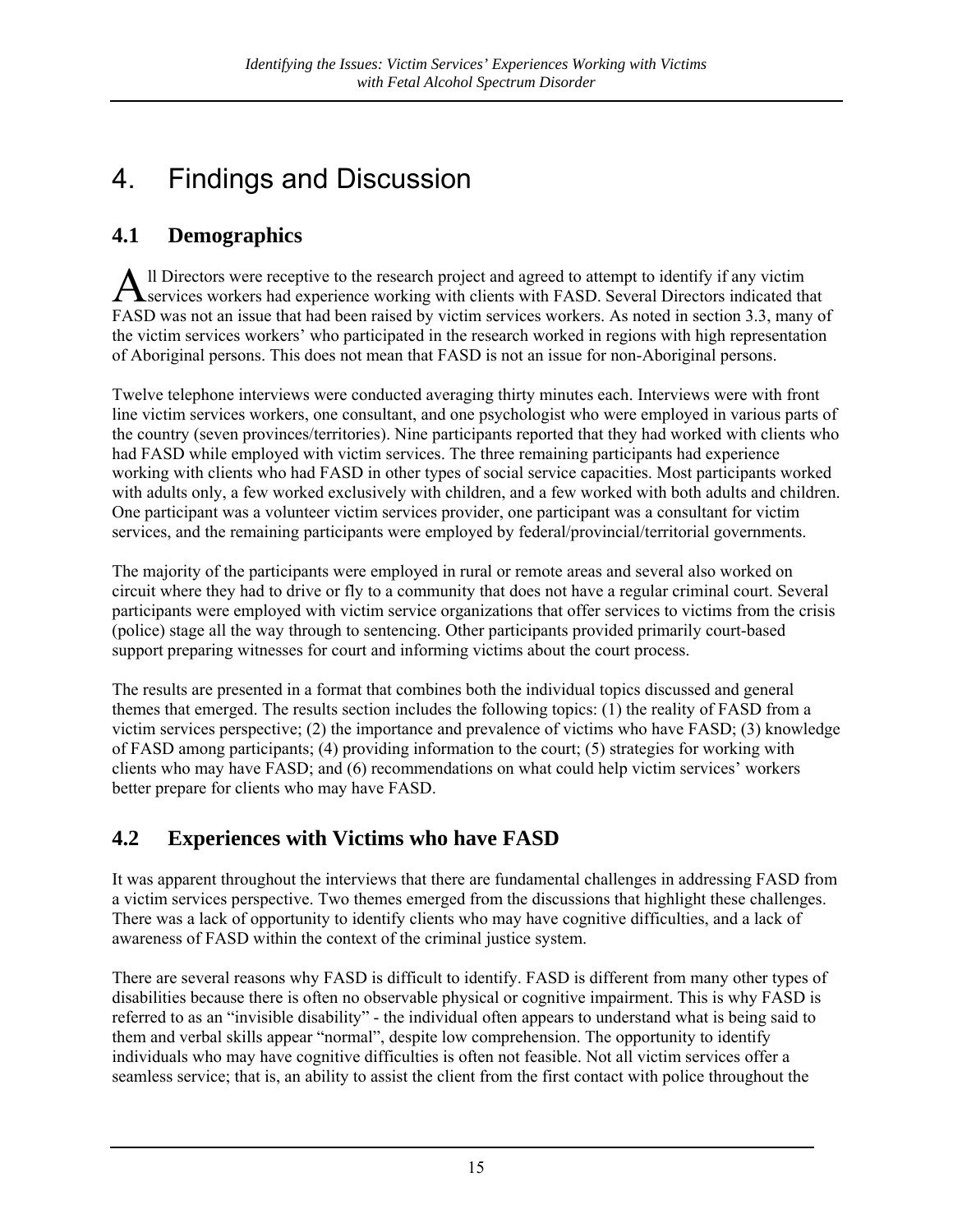court process until a decision is made (court/sentencing). Sometimes, a victim services provider only spends a short period of time with a victim or witness. A couple of participants worked on circuit where they fly or drive to a remote community that does not have a designated court house. The victim services available to victims within these communities are somewhat limited. For example, one participant explained:

#### *It's usually a half an hour before court starts and it's not just one trial, it's several. I might only get ten minutes with each person…*

The limited time some victim services workers have with clients makes it very challenging for them to be able to identify if the person appears to have cognitive or learning challenges, let alone FASD. Even victim services workers who work with clients over time (from police stage to post-sentencing) may not be aware the victim has cognitive difficulties unless the workers are familiar with the characteristics associated with cognitive difficulties. Many victim services workers have been trained in responding to certain types of crimes, for example family violence and sexual assault. They are trained to look at the type of crimes and not the characteristics of particular victims. This further reinforces the challenges in identifying clients with cognitive difficulties.

It was clear from participants that there is a significant lack of awareness of FASD within the criminal justice system. If justice professionals are not aware that some individuals within the justice system have cognitive difficulties, then they will not be able to appropriately respond to their unique needs. One participant explained an experience they had in court that highlights the challenge of identifying and addressing FASD in the criminal justice system:

*And I tried to warn the Crown that he probably wasn't going to make a good witness. That you're going to have to be really direct with your questions, because he doesn't…I said this is what's going on for him, he's not going to deal with abstract questioning very well. And he was a horrible witness, and it was terrible. Because the judge ended up tearing a strip off him.* 

*And it was just terrible because nobody actually came out and asked specific questions to get the information that was needed to be gotten and it never came out. So it made him look guilty and the father look innocent, which wasn't the case. And then here's this kid who, for the first time in his life, had spoken out against his abusive father, got a strip torn off him by the judge because he was an unreliable witness. It was just a nightmare. …the boy was really nervous, so he was kind of coming across as being cocky because he was trying to, I don't know, appear calm…I don't know. …do you realize now these people have no place to go. Because now dad is being let loose. They have none of their clothing, they have nothing, and there's no place for them to go. And they had taken off and I couldn't find them. But they were in fear for their lives now because dad got released as a result of the whole process. I just thought the whole system failed this kid.* 

What happened in this instance clearly demonstrates the importance of asking appropriate questions to ensure that witnesses are able to convey the information they need to have presented to a judge. It also alludes to the lack of awareness that justice professionals have in cases where cognitive difficulties could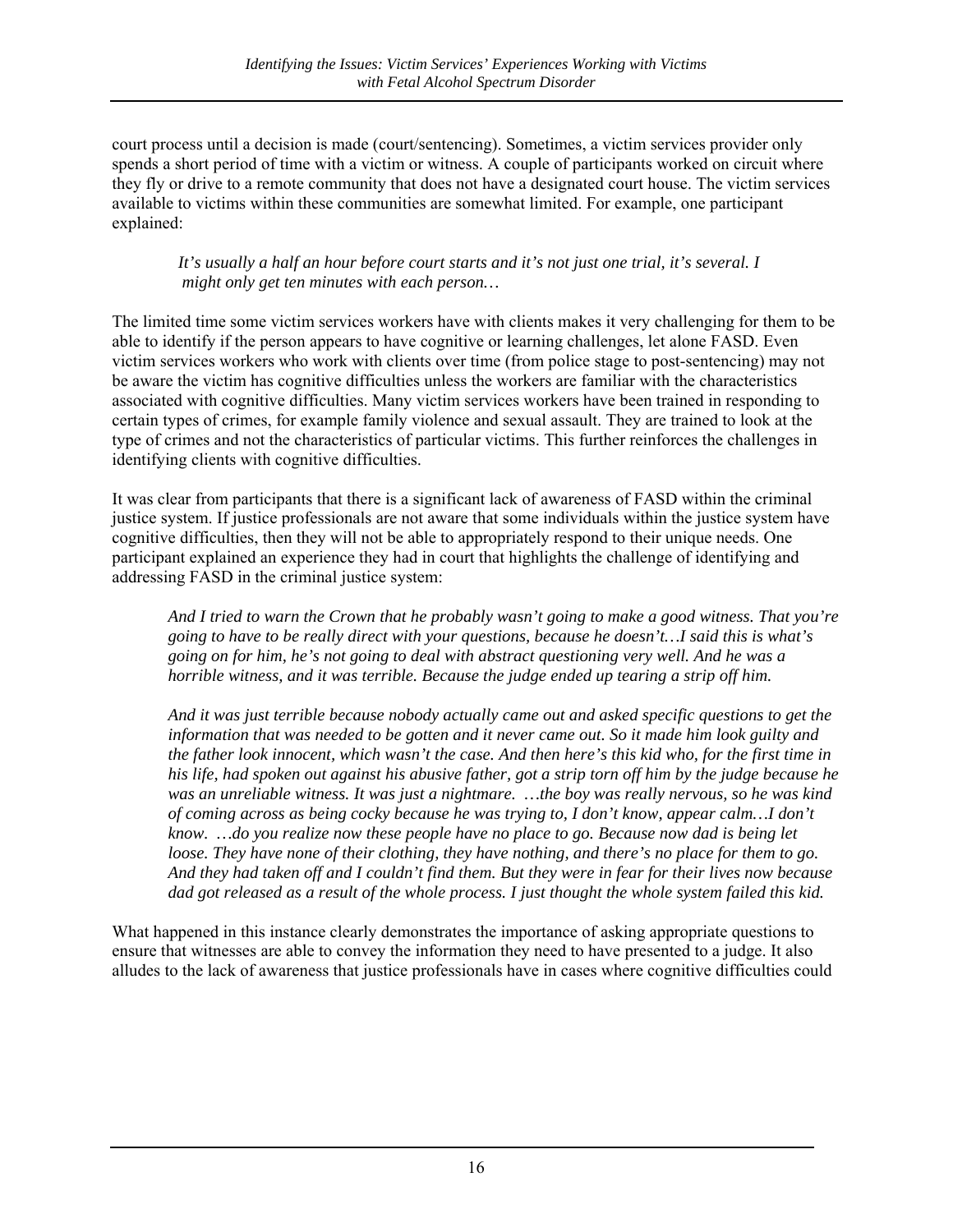<span id="page-16-0"></span>be impacting the court proceedings. One participant stated that justice professionals appear hesitant in addressing FASD because:

*…when you're trying to create awareness about FASD sometimes, it's like they think you're saying that these people should be exempt from the criminal process because they have a disability. That's not what I was saying, but that was how it was perceived.* 

What was clear from the interviews is that FASD in clients presents significant challenges for workers in all they do whether it is providing information, support, court preparation, referrals and/or follow-up. FASD represents an additional layer of complexity to the realities that their clients are facing.

#### **4.3 Importance and Prevalence of Victims who have FASD**

There was a consensus that FASD within the context of victims and witnesses is very important. This is not surprising as we were interested in hearing from people who had experience with FASD. It was stated, however, that FASD is not one of the main issues for participants; FASD is considered a lower priority issue within the broad range of issues faced by victim services workers. For example, responding to victims of domestic violence is a primary concern for participants.

All participants felt that criminal justice professionals at all stages of the criminal justice process should be aware of FASD. One participant explained the importance of criminal justice professionals being aware of victims with FASD:

*…we need to know that the justice system, whether it's the judiciary, the Crown etc. that they're aware of this issue…that that's just something that is part of the knowledge that they have, so that they can do the work that they need to do, keeping that in mind.* 

Another participant highlighted the importance of working with victims who have FASD, because of the vulnerability of such persons:

*…those that are affected are often also the most vulnerable to continued victimization. It's a limited contact that we have with people, but when we do, trying to work with people to try to have a safety plan in place so that we can minimize the number of times that they're in situations where they are at risk again.* 

All participants hesitated when they were asked how prevalent they think FASD is among their clients. There was a consensus that FASD is under-diagnosed and that in many cases FASD is suspected and not diagnosed. In the words of one participant:

*It [FASD] is much higher than we realize because it's either misdiagnosed or it's just not noticed at all.* 

One participant indicated that all victim services workers have worked with a client with FASD, but that they do not have the ability to recognize when a client has FASD. The perceived prevalence rate varied and was dependent on participants' comfort with the behavioural characteristics of FASD.

*Different populations have different social issues going on. And I know for us this [FASD] is one of the big issues within our communities.*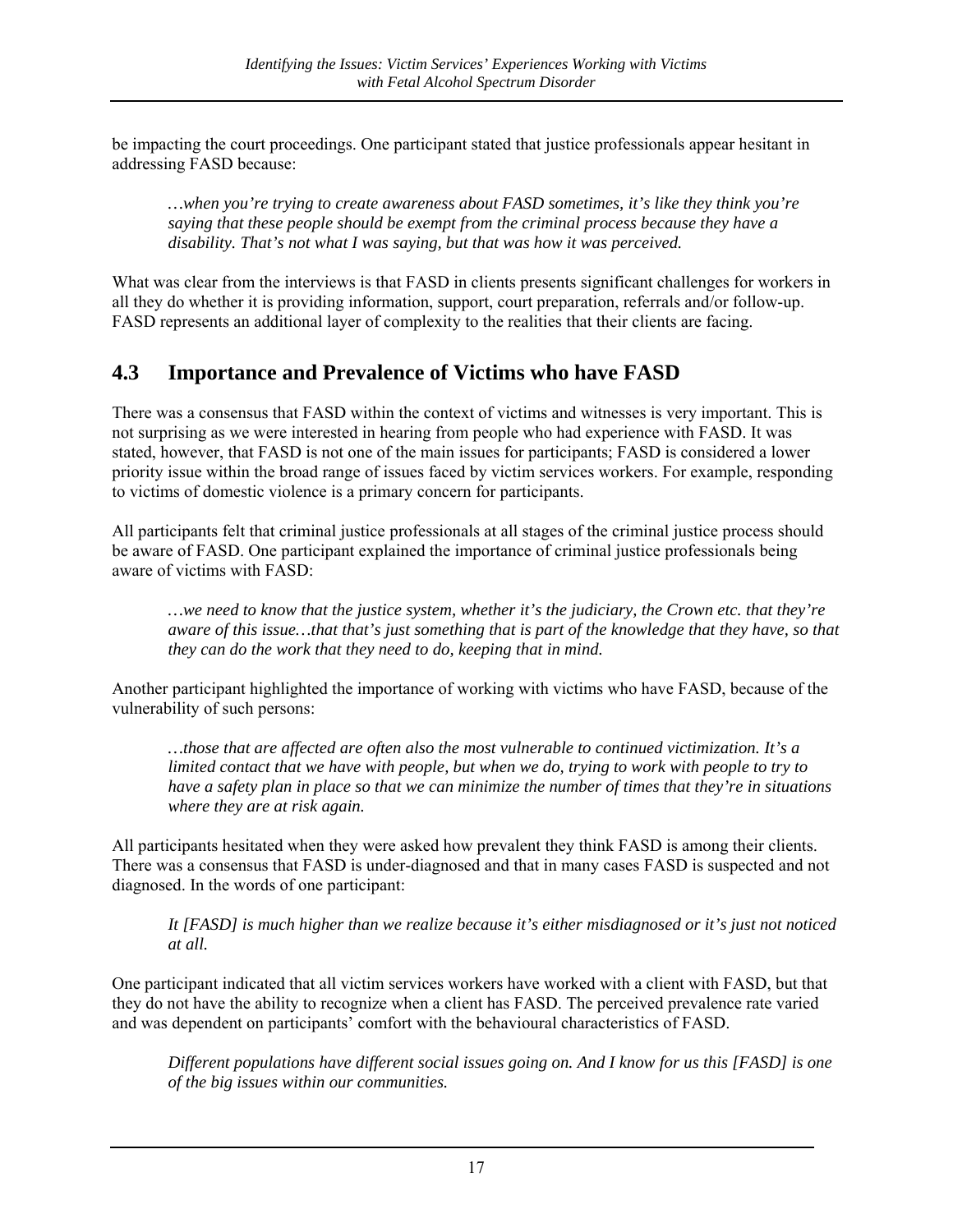<span id="page-17-0"></span>Participants were asked to approximate how many persons they worked with had FASD. The perceived prevalence rate of FASD among their caseload ranged from a low of 1% to more than 50% among participants' case loads. The high perceived prevalence rates were not exclusively restricted to communities that had many Aboriginal persons. Among participants who worked with children and youth, their perceived prevalence rate was between 10-15% of their clients. For example, one participant stated:

*I think it's more prevalent in some of our youth and older teens, and they're blaming it on maybe drug usage and other things also.* 

A couple of participants who work primarily with Aboriginal clients indicated that FASD often overlaps with Post Traumatic Stress Disorder. One participant noted:

*…in a lot of cases, there's so much post traumatic stress symptoms that it would be hard to tell them apart unless you know what you're dealing with.*

Participants were also asked about the prevalence of working with victims where the accused persons have FASD. Participants who commented on this topic indicated that the prevalence of FASD among accused persons is higher than that among victims and witnesses. Only one participant noted that they had been involved in situations where they had informed victims that an accused person had had FASD so that the victims were aware of how FASD could have impacted upon their behaviour. One common point noted by several participants was that most of their clients know the accused.

*Generally speaking the type of clients that I have in here know the accused, and there isn't a lot that I could tell them about the accused that they don't know.* 

#### **4.4 Knowledge of FASD among Participants**

In recruiting for this study, victim services workers who were knowledgeable of FASD, and who had experience working with victims of crime who had FASD (both with and without a formal diagnosis) were sought. All participants were knowledgeable of and familiar with FASD, the diagnostic process, and strategies for working with clients who display characteristics associated with FASD. As one respondent noted:

*I feel comfortable with my understanding of FASD issues, but I think the most important thing that people can realize, for myself that I realize in dealing with these people is that it's a spectrum disorder, and because of that you can't just deal with one client like you would deal with another client. Even within the spectrum disorder like everyone else these people have good days and bad days.* 

Victim services workers gained their knowledge surrounding FASD from a variety of sources. Interestingly, only one participant learned about FASD through their work as a victim services worker. This participant first became aware of FASD during a criminal case where the accused person had FASD, and a physician provided testimony on the impact of FASD on this particular individual. Another participant learned about FASD at an awareness training session on FASD to improve their knowledge of FASD to inform their role as a victim services worker.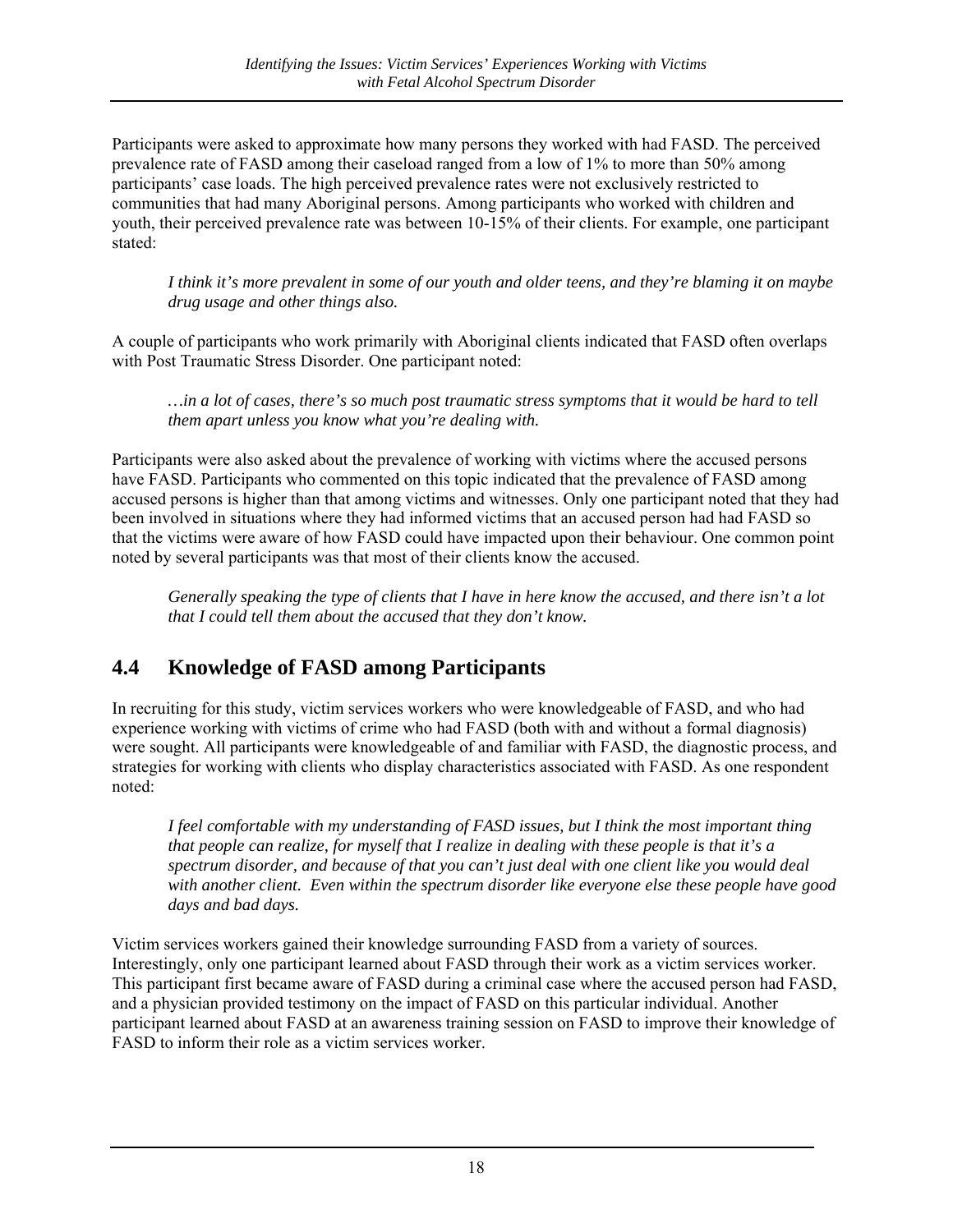<span id="page-18-0"></span>Some participants gained their awareness of FASD through previous employment with the social services and/or the child welfare system. They stated that these experiences exposed them to FASD, so they were able to transfer their knowledge from that setting to their work with victims. Most participants learned directly about FASD through their formal training in the social work field, or by attending workshops or short courses on FASD. These educational training sessions occurred prior to their employment with victim services. A couple of participants noted that they have attended training sessions on mental health (including suicide) and/or developmental disabilities as part of their continued learning within victim services. Furthermore, one participant noted that their victim services organization was currently attempting to have an expert on FASD come to speak to their staff to improve their skills in the area of:

*Helping... being able to communicate most effectively with the kids so that they can integrate the concepts that they'll need for court purposes.* 

Overall, the level of knowledge among participants was high, and more importantly, participants were aware of what they did not know, and often asked for training to fill such knowledge gaps.

#### **4.5 Providing Information to the Court**

Participants were asked if they had ever, or if they would be willing to, provide information to a court regarding a victim's FASD or other disability. Participants were also asked if they ever considered encouraging the use of testimonial aids<sup>[9](#page-18-1)</sup> for any of their clients who had FASD. Only a few participants indicated that they had previously spoken with the Crown about a witness having FASD. One participant provided suggestions to the Crown regarding questioning that witness: the participant questioned whether the Crown took those suggestions into consideration.

*I don't know that he really necessarily took into consideration what I had to say, or even if he knew what that meant, as to how the questioning should go. It wasn't until it was over that he realized what I was talking about.* 

Another participant noted that they do not identify disabilities of witnesses, but instead they provide the Crown with the knowledge that a witness may have cognitive challenges. For example, one respondent noted:

*. . . usually I don't couch it as just FASD, I'd say look there's some delays here, and you may have to slow down with the legalese and make it very simple, and don't ramble on because the attention span may not be there even if they do understand where you're coming from.*

Most participants indicated that they were not comfortable with providing information to the court about whether or not a victim or witness had FASD, recognizing the complexity of the diagnostic process.

*I'm just not qualified to do that.* 

<span id="page-18-1"></span>enderenderen.<br>
<sup>9</sup> See supra note 7.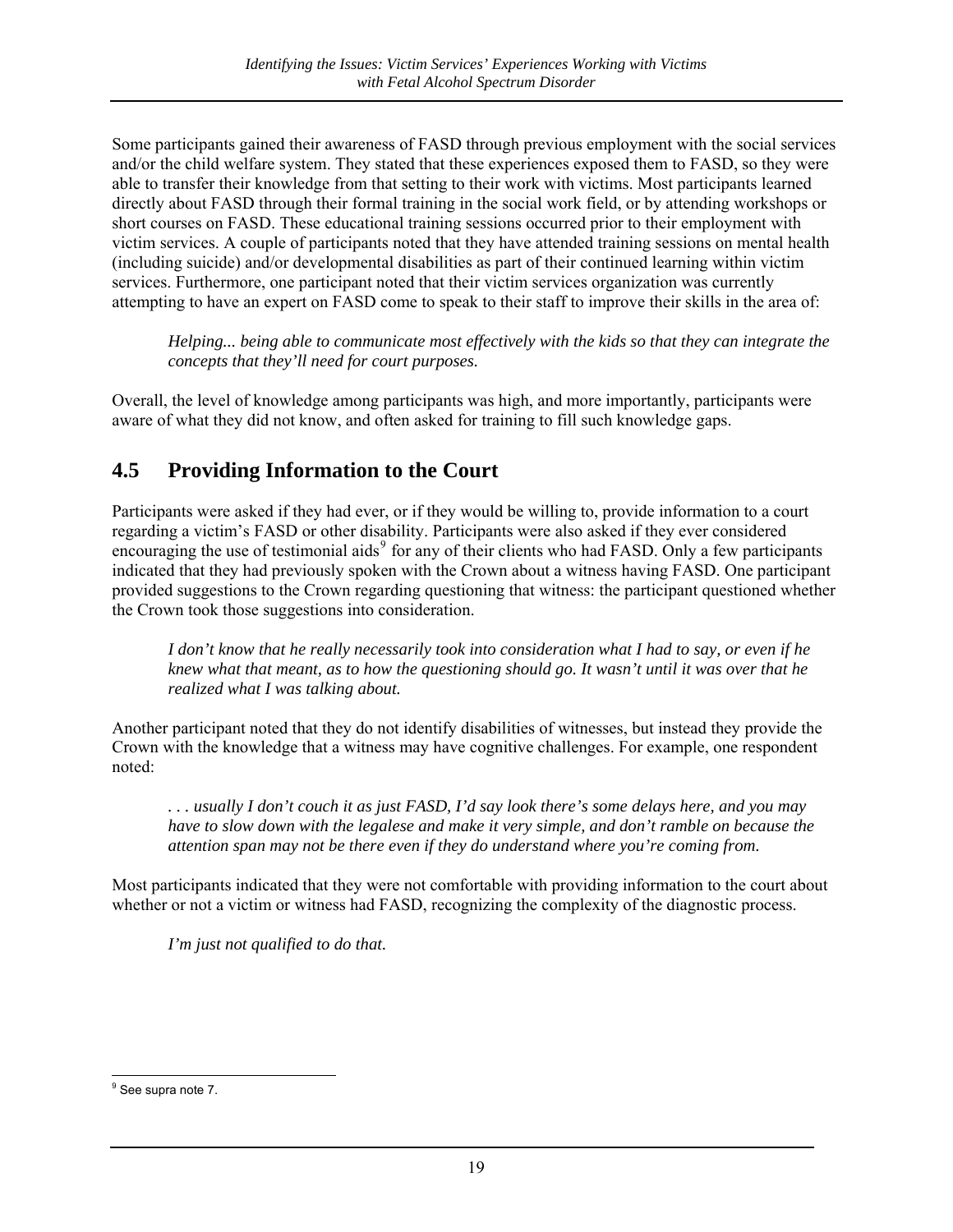<span id="page-19-0"></span>None of the participants had experience with a case where a testimonial aid was used because the child or adult had FASD. Several participants indicated that defense counsel would argue against the use of testimonial aids for individuals that did not have an official diagnosis of  $FASD$ <sup>[10](#page-19-1)</sup>

*I'm only guessing but I think the Defence would object to that right away because we don't have any proof, and they'd be all over us. Having said that I'm not aware of anybody ever trying that…* 

Another participant noted that even if a person did have FASD they may not be inclined to request a testimonial aid:

*I don't know that we really use the testimonial aids specifically because they are FASD; it would be more around issues related to the abuse in terms of their fearfulness or, you know, ability to communicate the evidence because they have to see the accused...those sorts of things.* 

Also, with respect to requesting the use of testimonial aids, one participant indicated,

*I think the thing that would help us is just to know that if we did request that, we would be honoured in that request.*

#### **4.6 Strategies for Assisting Victim who have FASD**

Most participants noted that they do not use specific strategies when working with victims who have FASD. Instead, participants identified strategies they employ when working with individuals they perceived to have communication or learning challenges. Examples of approaches participants had used include:

- **doing more hands-on activities;**
- **providing simpler materials;**
- using pictures;
- using visual cues;
- **taking several breaks;**
- **repeating information; and,**
- asking the client to explain to the victim services workers what they had just been told.

A few participants underscored the importance of these strategies when working with persons with communication or learning difficulties. One participant noted:

*We try as best we can to use plain language, but I think I'm even more cognizant of making sure that what I'm saying makes sense. And checking with people and being aware that people may say that they're understanding what I'm talking about even if they may not.* 

<span id="page-19-1"></span> $\overline{1}$ 10 Caselaw and a survey of judges indicates that testimonial aids are rarely used for adults (Bala et al. forthcoming). As such, there is no indication of exactly what supporting documentation would be needed for a successful application for a testimonial aid. In the context of children, quite often there are letters from social workers and other professionals who have worked with the child who is to testify indicating why a particular testimonial aid would be beneficial.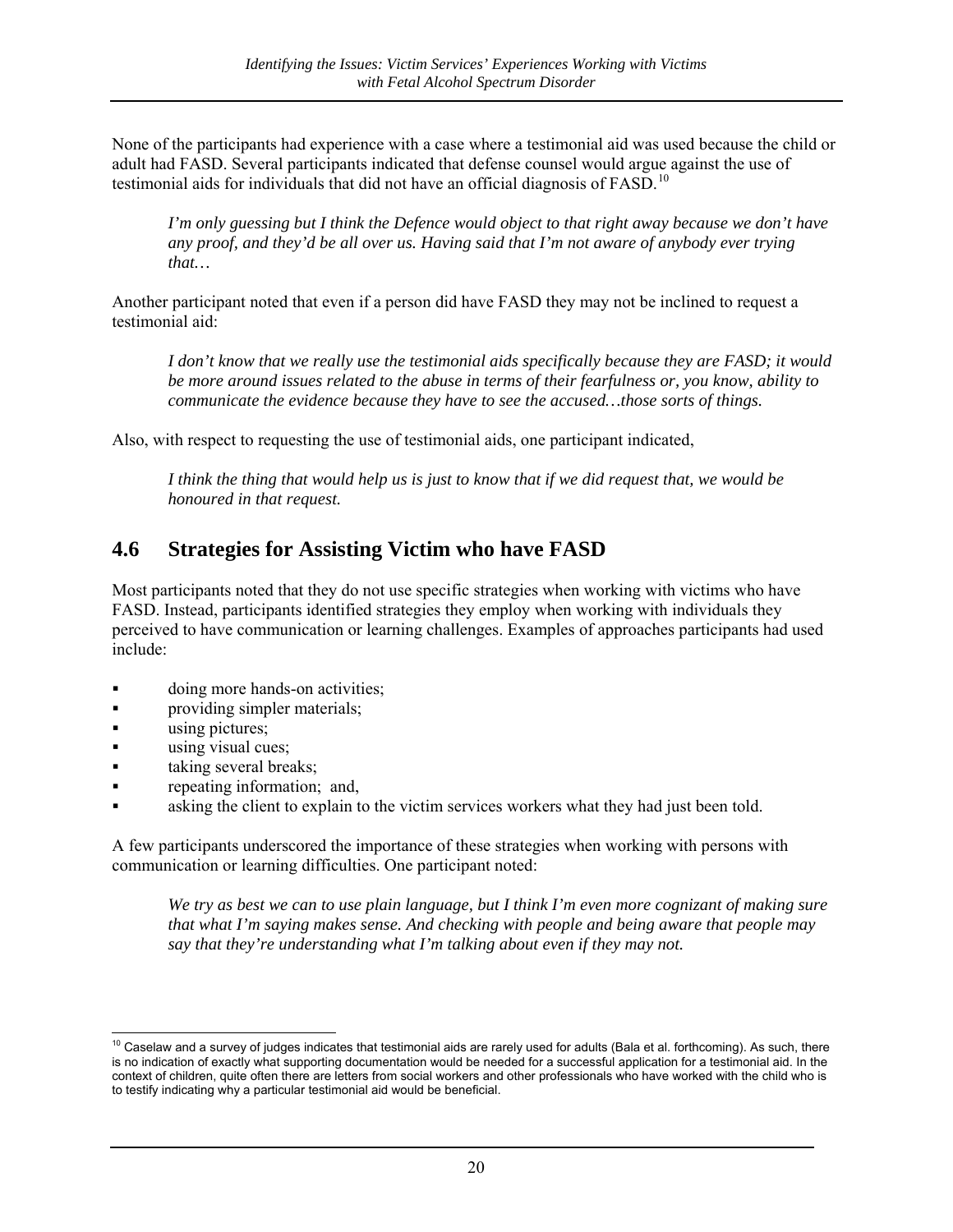Similarly, another participant noted that:

*…we have to be really careful about making sure that we're using appropriate language, that's appropriate to people's level of comprehension and taking in account that there's sort of social likeability thing that kicks in, that people will agree with us, or appear to say that they understand things that perhaps they don't.*

One participant highlighted how they assist victims who may have FASD:

*What is there for FAS and post traumatic people is the immediate present, that's what's there right now. And you have to take care of those things first. Maybe they're looking for a way to get something for dinner, and what your concern is, is about how they're going to behave in the witness box. Well, forget it. Like, you get the dinner thing, like help them with those things and work up towards what they're going to do in the witness box. You just have to be conscious of what they need and try to find ways to put that stuff around them.*

One participant noted that their victim services unit had partnered with a family literacy program to adapt the Victims of Crime Protocol<sup>[11](#page-20-0)</sup> to a lower level of literacy that was more concrete and simple.

Several participants provided approaches they use with victims, regardless of whether or not they have a disability:

*The one thing that I'll usually say to people is the judge doesn't know in his head what you know in your head. And it's the job of the Crown to get that information from your head out, and so the judge knows what you know. What I find, what people struggle with is they can know so much about the perpetrator but they're not understanding if it doesn't get presented in the courtroom, then the judge's decision is based on what he hears. And he doesn't always hear everything he needs to hear.* 

*The most important thing is to establish some sort of trust and sort of ongoing relationship in order for anything to happen. Simply somebody who comes in who has been victimized that needs information, number one is to form some sort of bond with them before you try to regurgitate a bunch of, you can go here and this is where you get money and this is where you can get child care.* 

Participants were asked whether they provide referrals to victims who have FASD, or to victims they suspect have learning or cognitive challenges. Participants indicated that they often provide referrals to clients regardless of whether or not they have a disability. The types of referrals that participants made were based on program availability in their respective communities. Most participants indicated that they provided referrals for counselling.

<span id="page-20-0"></span><sup>&</sup>lt;u>.</u> <sup>11</sup> In Alberta, the Victims of Crime Protocol is provided to every victim of crime. It details what one can expect from the criminal justice system. Last accessed June 24, 2009 from

http://www.solgps.alberta.ca/programs\_and\_services/victim\_services/Publications/2007/Victims%20of%20Crime%20Protocol.pdf.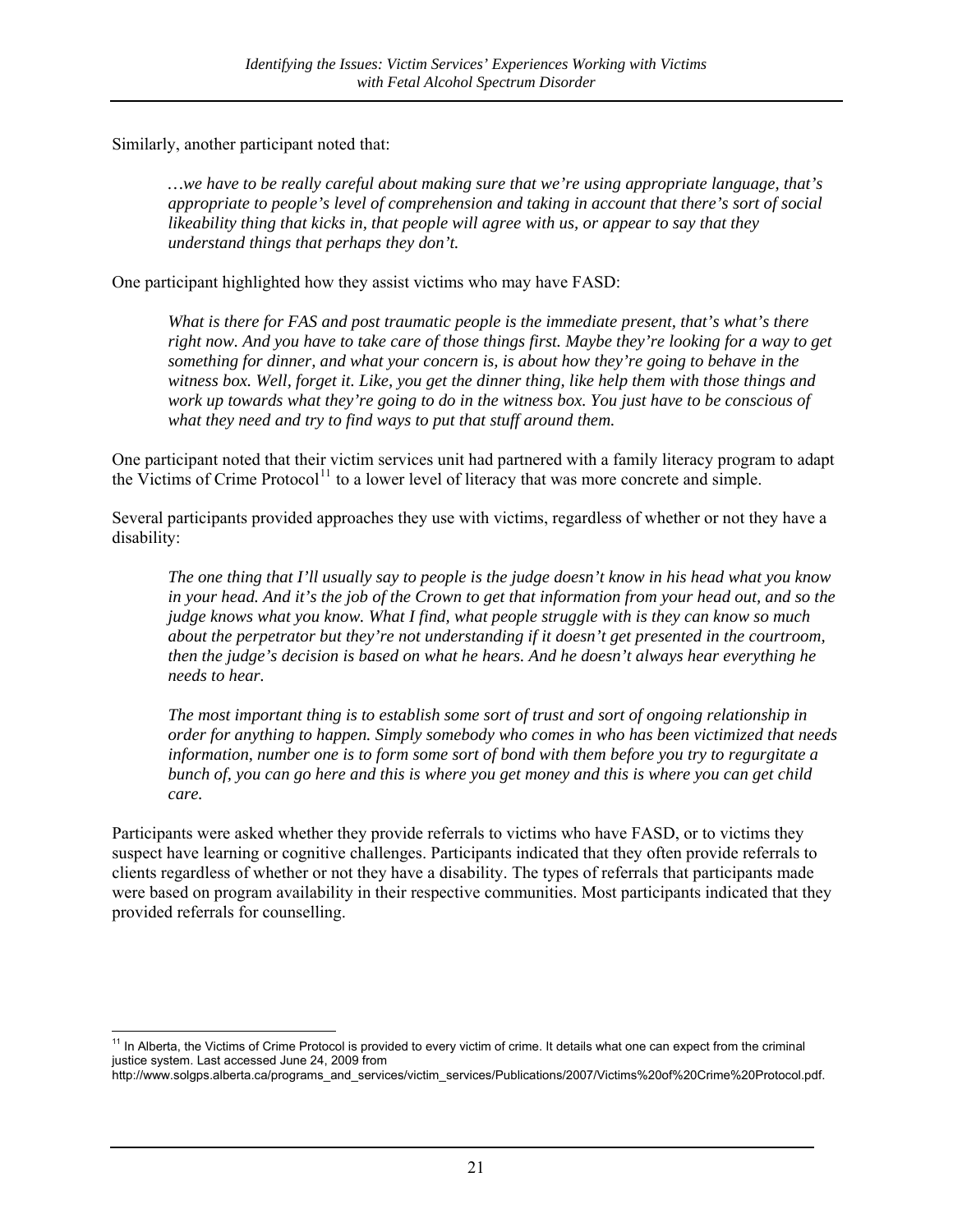<span id="page-21-0"></span>Several participants indicated that they often ensure the client attend scheduled appointments:

*…if the client is going to see a counsellor, for example, I may not just make that referral and leave it at that; I may have the person...or ask the person to come here to my office, and we will go together. It becomes more predictable then if they know every time they come to see me it'll be at 11:00. And we might have our...so it's simpler, it's not a bunch of different places that someone has to go.* 

Another participant noted that they often ask the police to come to the victim services' office when a victim who has FASD has to give a statement instead of requiring that individual to provide a statement at a police station:

*If someone has to give a statement or give more evidence and it's not going to be a videotaped statement, then I will try to arrange for the RCMP to come here. Because I think it makes a real difference to have predictable, familiar places.* 

#### **4.7 Recommendations for Assisting Clients who have FASD**

Participants were asked what they would recommend to help provide the best services possible for clients who have FASD. The most iterated suggestion was that training on FASD be provided to all justice professionals. It was repeatedly noted that there is a lack of awareness of FASD within the criminal justice system. To that end, one respondent noted:

*If it were required that every judge, every Crown, every defense attorney, every RCMP member had to have a knowledge of FASD, that would help us greatly. Because sometimes half the battle is just trying to convince somebody that there's something going on.* 

Many victim services workers have annual training on various topics. It was suggested by several participants that FASD should be included in the annual training.

Another suggestion was that a kit or DVD be prepared that individuals with disabilities could watch to help them to understand their role in court, and also to show what should be included in a Victim Impact Statement:

*If there was a kind of kit, or DVD that was specifically geared to people with learning disabilities or poor attention spans in the same way there are the same types of kits or audio presentations preparing children to testify. That would be very useful.*

Participants also thought it would be helpful to have a manual for their own use that explained ways to better interact with individuals with learning and communication challenges.

Another suggestion was to let clients do an activity that is familiar to them while talking with them, such as knitting or drawing:

*Once they're mentally concentrated on something, like an activity of some sort then it's better to interact with them. So I'd say give them a stress ball or just maybe have them draw something on a piece of paper or I guess…You know that they're giving them something that familiar to do.*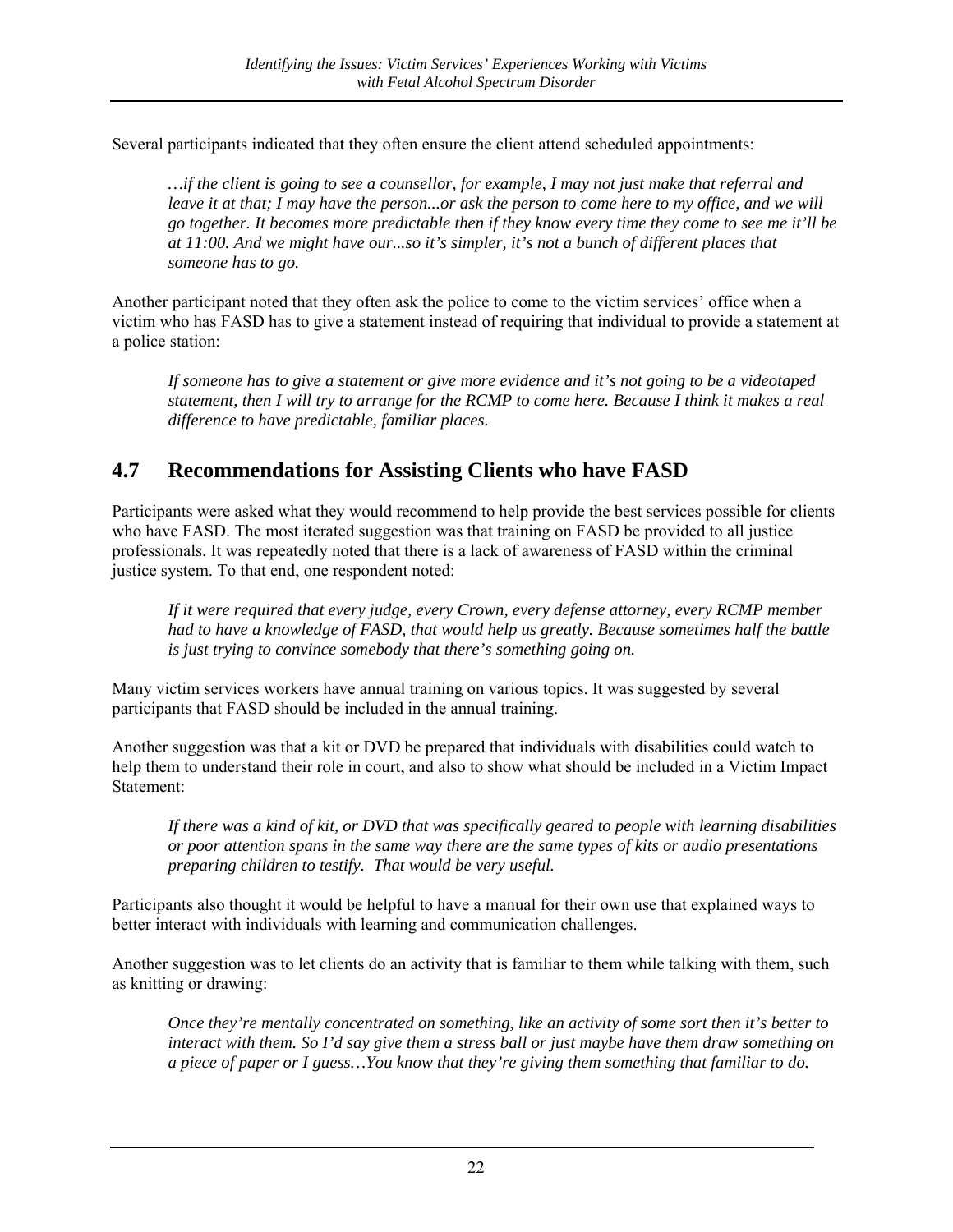#### <span id="page-22-0"></span>**4.8 Discussion**

The participants in this study had a high level of awareness about FASD, and noted that there are many other victim services workers who likely do not share that level of awareness. The participants saw FASD as part of a larger constellation of challenges toward providing quality victim services. Participants indicated that the strategies identified for working with clients who have FASD could be used for any client that may have communication or learning challenges.

Agencies have limited resources, workers have limited time for training, and there are competing training needs and priorities. It would be worthwhile to explore a strategy that would ensure that victim services workers are allotted the time to learn about FASD, and how to work with clients who have communication challenges. Such training could be built into other training sessions. Improving knowledge of FASD and other disabilities among victim services workers would assist them in communicating effectively with vulnerable victims of crime, which could result in improved court experiences for all parties.

The use of testimonial aids in Canada for vulnerable adults is not common (see Bala et al. forthcoming). It may be worthwhile to explore further the use of testimonial aids for vulnerable adults and assess Crown and judicial willingness to use aids for some individuals with FASD. It may also be beneficial to explore whether Victim Impact Statements are being completed by a designated support person for vulnerable adults as in *R* v. *C.M.S.* 

Victims with FASD may be some of the most vulnerable victims of crime; it is incumbent upon criminal justice professionals to better understand how the Canadian criminal justice system may provide the best services possible for all victims of crime, particularly vulnerable victims of crime.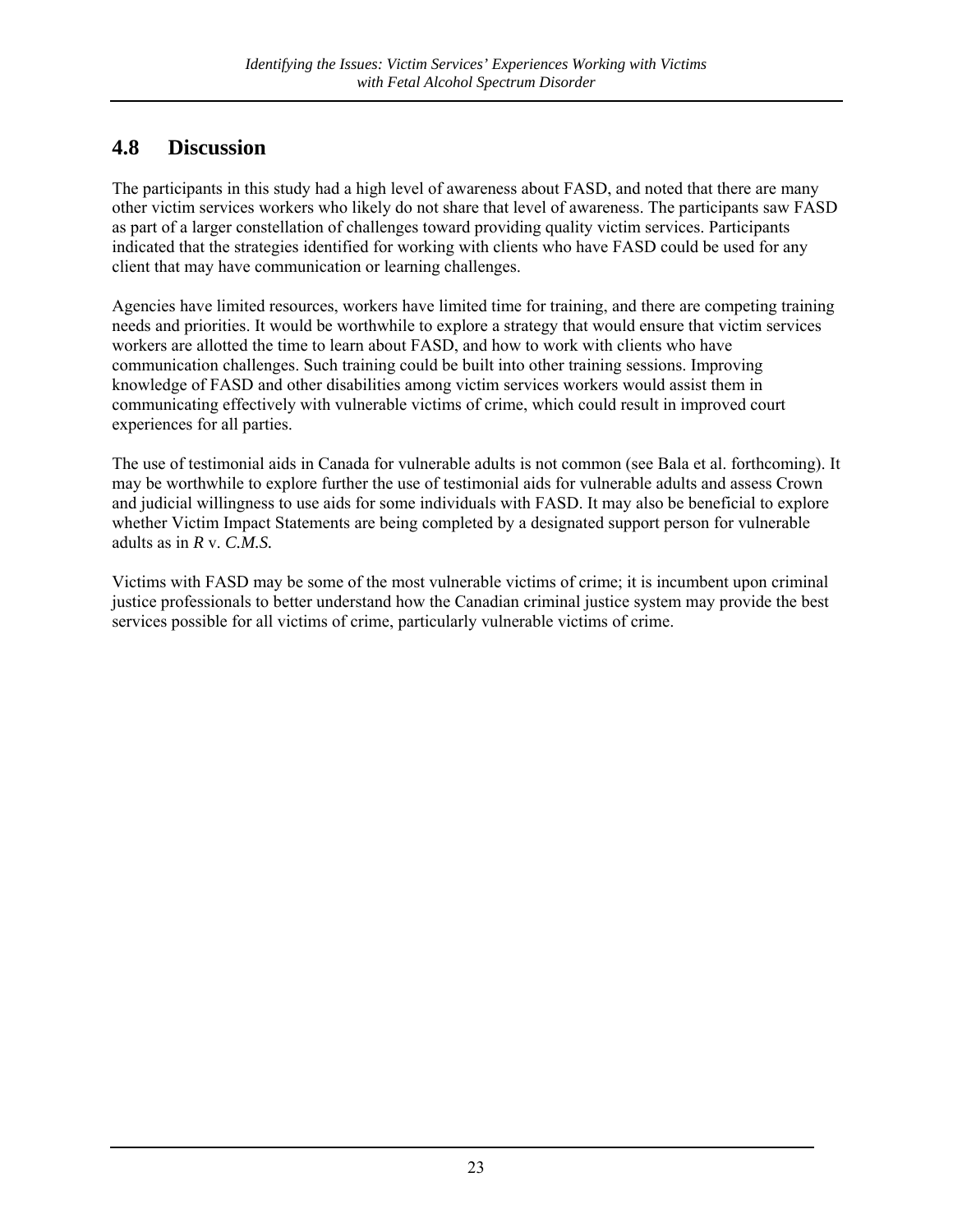### <span id="page-23-0"></span>**References**

- Alberta Learning. 2004. *Teaching students with Fetal Alcohol Spectrum Disorder. Programming for students with special needs series.* (Special Programs Branch & Learning and Teaching Resources Branch). Edmonton: Ministry of Learning. Accessed March 17, 2009 from http://education.alberta.ca/media/377037/fasd.pdf.
- Bala, N., J. Paetsch, L. Bertrand, M. Thomas. *Testimonial Support Provisions for Children and Vulnerable Adults (Bill C-2): Caselaw Review and Perceptions of the Judiciary.* Department of Justice: Ottawa, ON. Forthcoming.
- Brennan, S. and A. Taylor-Butts. 2008. *Sexual Assault in Canada*. Catalogue no. 85F0033M2008019. Statistics Canada: Ottawa.
- Brzozowski, J. 2007. *Victim services in Canada 2005/06.* Catalogue no. 85-02-XIE. Statistics Canada: Ottawa, ON.
- Canadian Institutes of Health Research, Natural Sciences and Engineering Research Council of Canada, Social Sciences and Humanities Research Council of Canada. 1998. *Tri-Council Policy Statement: Ethical Conduct for Research Involving Humans.* With 2000, 2002, and 2005 amendments. Accessed February 2, 2009 at: http://pre.ethics.gc.ca/english/policystatement/policystatement.cfm.
- Canadian Centre for Justice Statistics. 2001. *Canadians with Disabilities.* Profile Series Catalogue no.85F0033MIE. Statistics Canada: Ottawa, ON.
- Chudley, A.E., J. Conry, J.L. Cook, C. Loock, T. Rosales, and N. LeBlanc.2005. Fetal Alcohol Spectrum Disorder: Canadian guidelines for diagnosis. *Canadian Medical Association Journal,* 172 (supplement 5): s1-s21.
- Clarren, S.K. 2008. *Exploring the Issues: Structural Brain Alteration from in utero Alcohol Exposure and Lifetime Maladaptation.* Presentation given at the The Path to Justice: Access to Justice for Individuals with FASD. Whitehorse, Yukon September 17 to 19, 2008.
- Conry, J., and D.K. Fast. 2000. *Fetal alcohol syndrome and the criminal justice system.* Vancouver, BC: British Columbia Fetal Alcohol Syndrome Resource Society.
- Fraser, C. 2008. Victims and Fetal Alcohol Spectrum Disorder (FASD): A Review of the Issues. *Victims of Crime Research Digest, Issue 1*. Ottawa, ON: Department of Justice Canada.
- Hattem, T. 2000. *Survey of Sexual Assault Survivors.* Ottawa, ON: Department of Justice Canada.
- Lang, J. 2006. Ten brain domains: A proposal for functional central nervous system parameters for FASD diagnosis and follow-up. *Journal of FAS International,* 4(12).
- MacPherson, P. and A.E. Chudley. 2007. *Fetal Alcohol Spectrum Disorder (FASD): Screening and estimating incidence in an adult correctional population.* Presented at the 2<sup>nd</sup> International Conference on Fetal Alcohol Spectrum Disorder: Research, Policy, and Practice Around the World. Victoria, BC.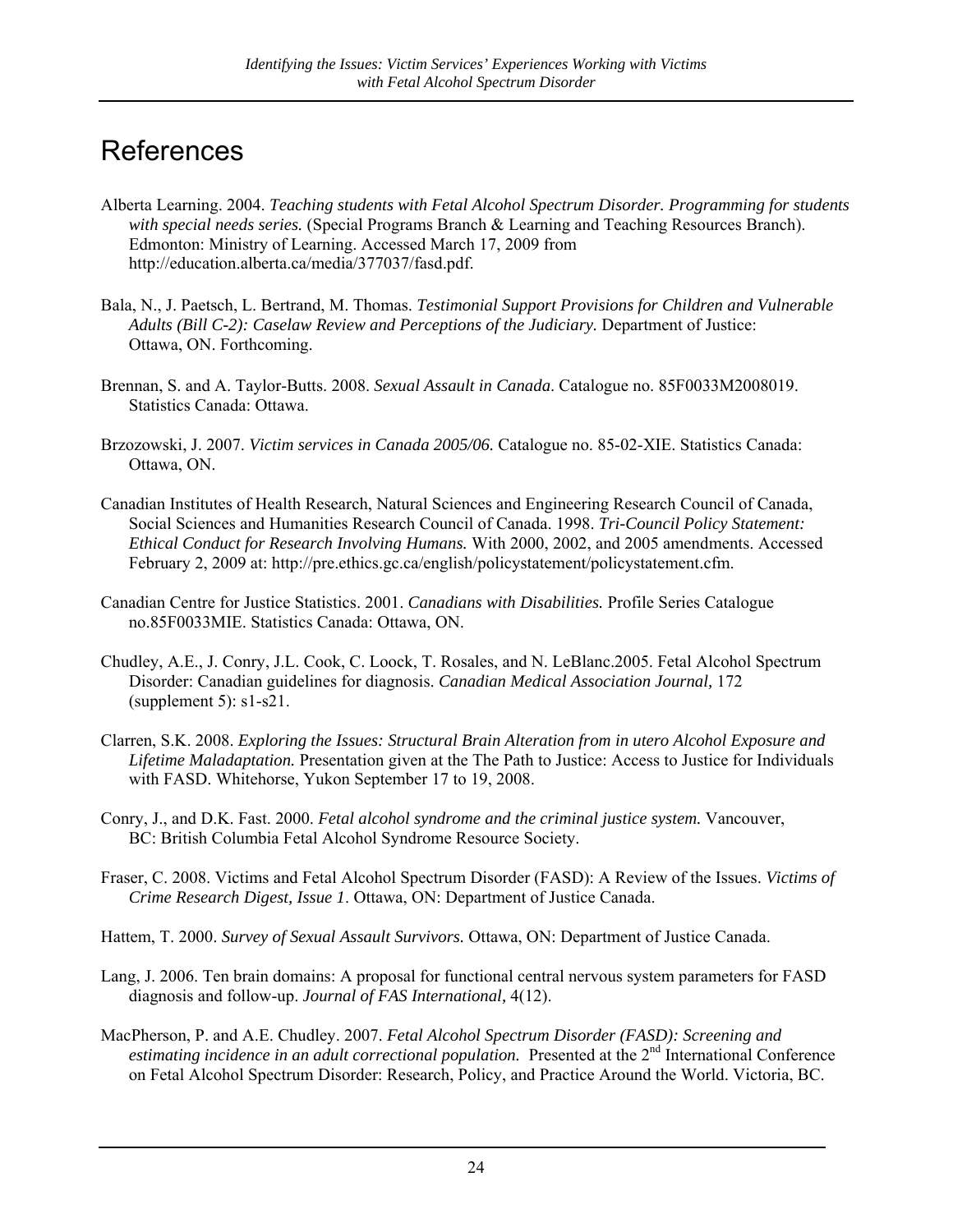- McDonald, S. 2007. The professionalization of victim services in Canada. *JustResearch, 14.* Ottawa, ON: Department of Justice Canada.
- McDonald, S., Colombi, A., and Fraser, C. 2009. *Paths to Justice Research in Brief.* Research and Statistics Division, Department of Justice Canada. Ottawa, ON.
- Office for Victims of Crime. 2008. *Promising practices in serving crime victims with disabilities.*  US Department of Justice: Washington, D.C. Accessed April 7, 2009 at: http://www.ojp.usdoj.gov/ovc/publications/infores/ServingVictimsWithDisabilities\_bulletin/welcome.html
- Perreault, S. 2009. *Criminal Victimization and Health: A profile of victimization among persons with activity limitations or other health problems*. Statistics Canada: Ottawa, ON.
- Petersilia, J. 2009. *Invisible victims: violence against persons with developmental disabilities.* American Bar Association. Accessed April 7, 2009 at http://www.abanet.org/irr/hr/winter00humanrights/petersilia.html
- Petersilia, J.R. 2001. Crime victims with developmental disabilities. A review essay. *Criminal Justice and Behavior, 28*(6), 655-694.
- Roach, K., and Bailey, A. (in press). The relevance of Fetal Alcohol Spectrum Disorder in Canadian criminal law from investigation to sentencing. *UBC Law Review*.
- Roberts, G., and Nanson, J. (2000). *Best Practices. Fetal Alcohol Syndrome/Fetal Alcohol Effects and the effects of other substance use during pregnancy.* Ottawa, ON: Health Canada. Accessed March 17, 2009 from http://www.phac-aspc.gc.ca/fasd-etcaf/pdf/03-bestpractices\_e.pdf
- Streissguth, A. P. (1997). *Fetal Alcohol Syndrome. A guide for families and communities.* Baltimore, Maryland: Paul H. Brookes Publishing Co.
- Streissguth, A. P., Barr, H. M., Bookstein, F. L., Sampson, P. D., and Carmichael Olson, H. (1999). The long-term neurocognitive consequences of prenatal alcohol exposure. A 14 year study. *Psychological Science, 10*(3), 186-190.
- Streissguth, A. P., Clarren, S. K., and Jones, K. L. (1985). Natural history of the Fetal Alcohol syndrome: A ten-year follow-up of 11 patients. *Lancet, 2,* 85-91.
- Streissguth, A. P., and J. Kanter. 1997. *The challenges of Fetal Alcohol Syndrome: Overcoming Secondary Disabilities.* Seattle: WA: University of Washington Press.
- Tait, C.L. 2003. *Fetal Alcohol Syndrome among Canadian Aboriginal People in Canada: Review and Analysis of the Intergenerational Links to Residential Schools.* Ottawa, ON: Aboriginal Healing Foundation. Last accessed June 25, 2009 from www.ahf.ca/pages/download/28\_39.
- Vitale Cox, L. (2005). *FASD Implications for Legal Professionals.* Nogemag Healing Lodge, NB. Accessed May 20, 2009 from http://www.nogemag.ca/FASD%20Legal%20Manual.doc